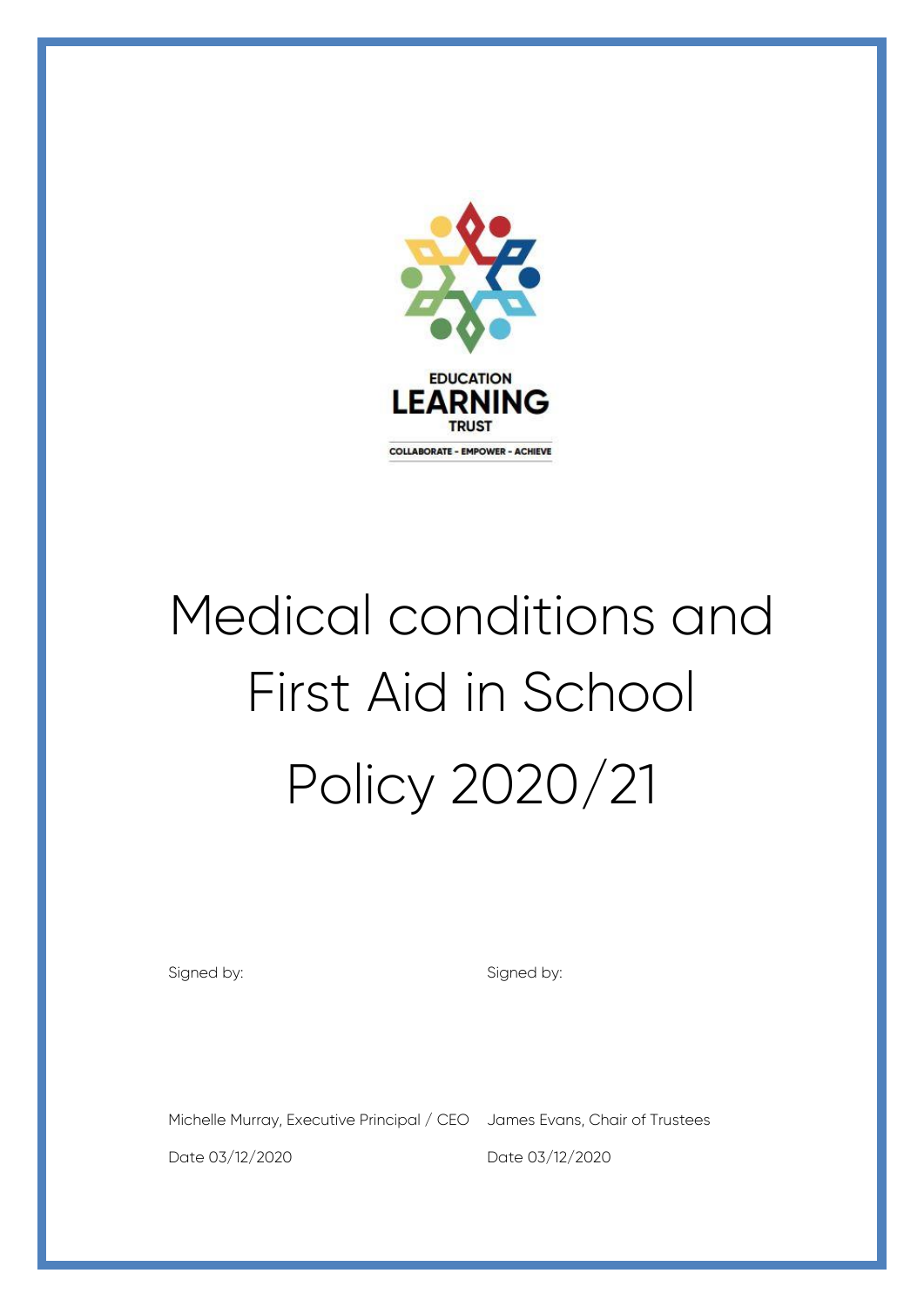

Revision History

| Date          | Document<br>Version | Document Revision History                                                                                                                                                                                         | Document Author /<br>Reviser                                               |
|---------------|---------------------|-------------------------------------------------------------------------------------------------------------------------------------------------------------------------------------------------------------------|----------------------------------------------------------------------------|
| 20.03.2015    | 1.0                 | Policy reviewed by                                                                                                                                                                                                |                                                                            |
| 21.03.2016    | 2.0                 | Policy reviewed by Inclusion<br>Manager                                                                                                                                                                           |                                                                            |
| 29.03.2017    | 2.1                 | Policy reviewed by Head of<br>School                                                                                                                                                                              |                                                                            |
| 12.05.2017    | 2.2                 | Policy reviewed by Head of<br>School                                                                                                                                                                              |                                                                            |
| 16.02.2018    | 3.0                 | Policy reviewed by T&L<br>Committee                                                                                                                                                                               | H Sinclair & R Keeping<br>(Chair of Teaching and<br>Learning Committee)    |
| 14.01.2019    | 3.1                 | Policy reviewed by T&L<br>Committee                                                                                                                                                                               | <b>H</b> Sinclair                                                          |
| November 2020 | 4.0                 | Policy reviewed by staff of ELT<br>primary schools to produce a<br>Trust level policy.<br>Approved at the Trust Board<br>meeting 03/12/2020.<br>Circulated to staff $\&$ 04/12/2020<br>& scheduled to go to AGBs. | R Cole-Galley/H<br>Fitzsimmons/S Goodwin<br>and First Aid team at<br>BGPS. |
|               |                     |                                                                                                                                                                                                                   |                                                                            |

# **Contents**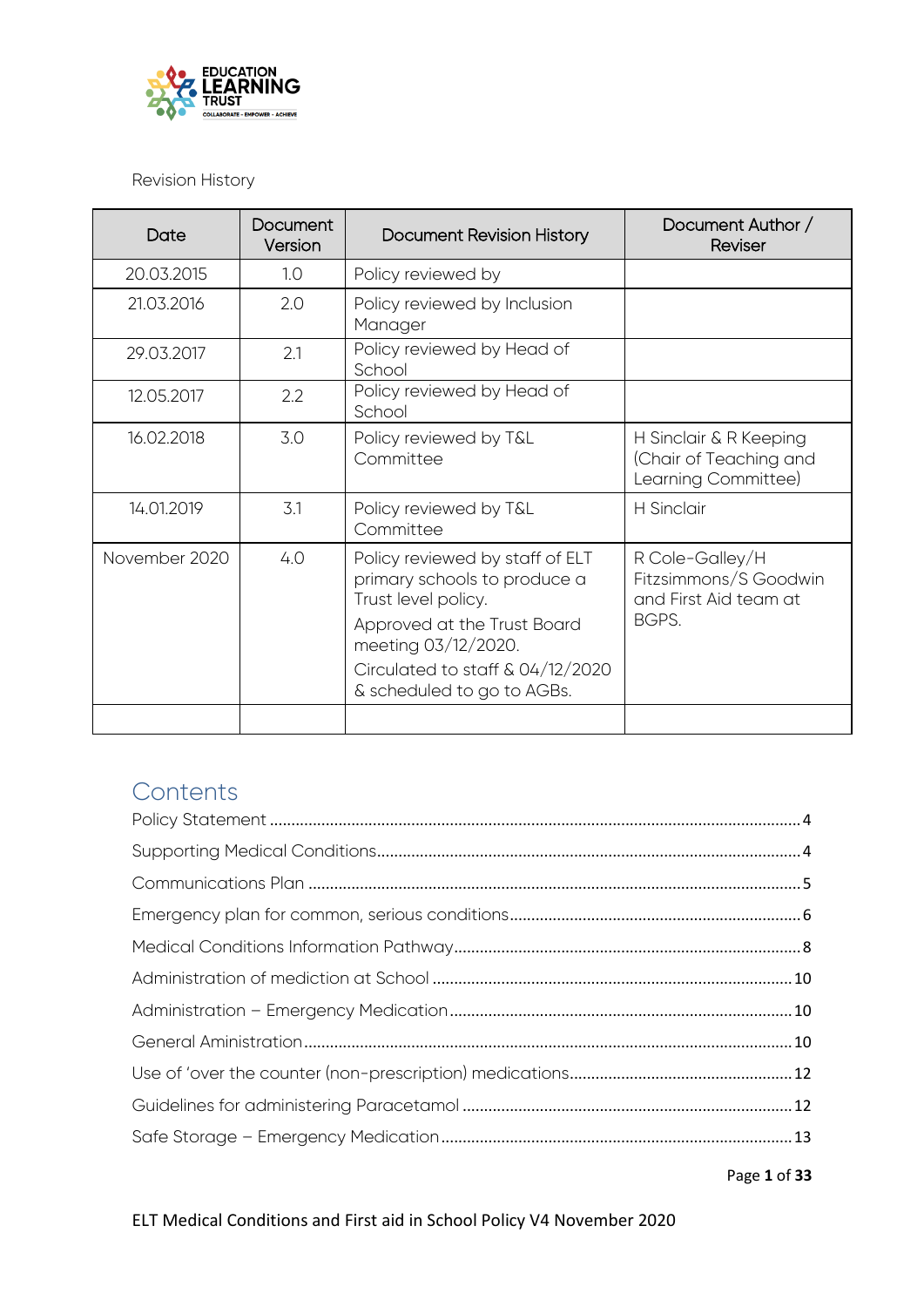

| On-going Communication and Review of Individual Health Plans 18 |  |
|-----------------------------------------------------------------|--|
|                                                                 |  |
|                                                                 |  |
|                                                                 |  |
|                                                                 |  |
|                                                                 |  |
|                                                                 |  |
|                                                                 |  |
|                                                                 |  |
|                                                                 |  |
|                                                                 |  |
|                                                                 |  |
|                                                                 |  |
|                                                                 |  |
|                                                                 |  |
|                                                                 |  |
|                                                                 |  |
|                                                                 |  |
|                                                                 |  |
|                                                                 |  |
|                                                                 |  |
|                                                                 |  |
|                                                                 |  |
|                                                                 |  |
|                                                                 |  |
|                                                                 |  |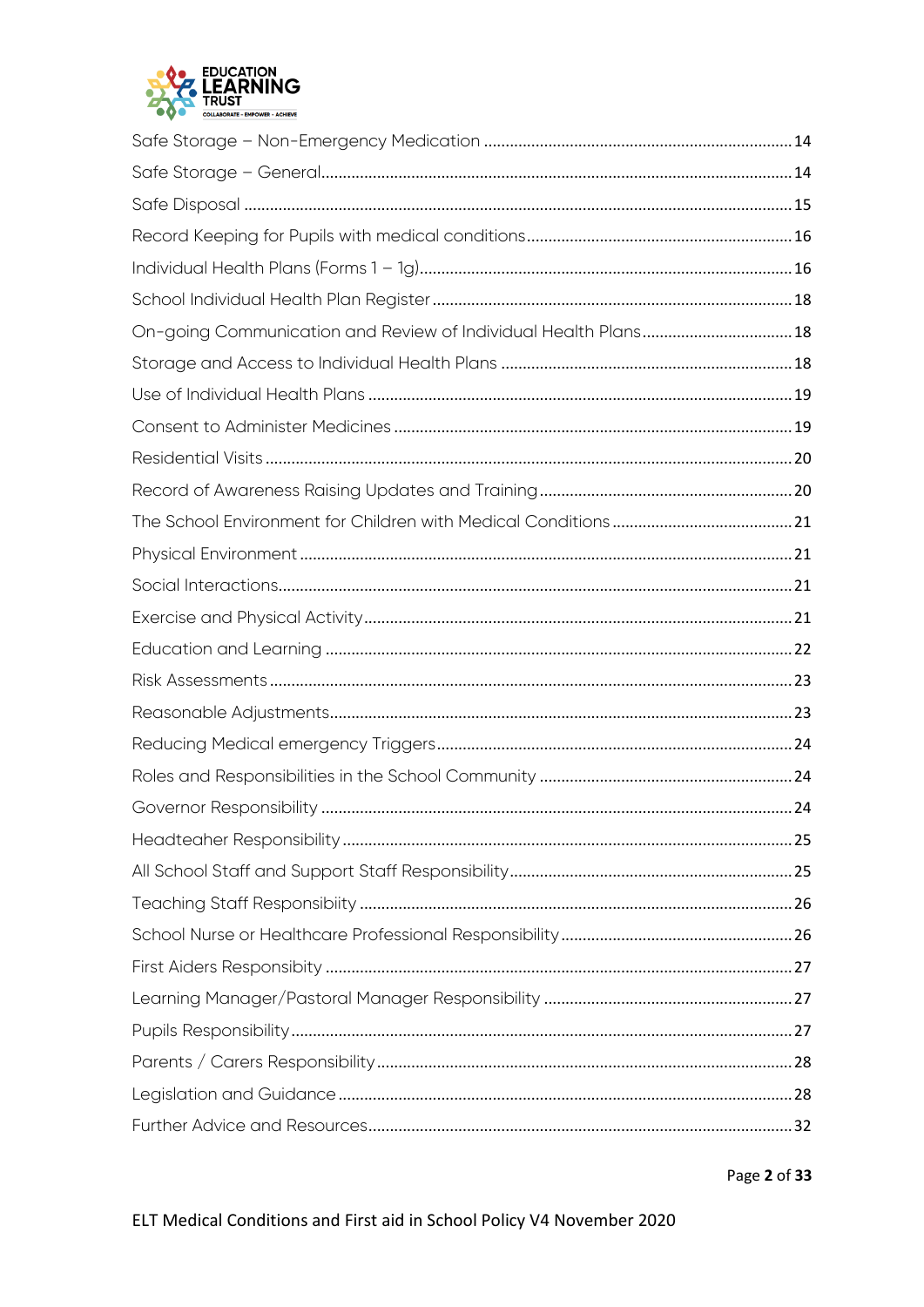

Please note: the appendices and procedures below are available on request from the school office

- Appendix 1 Form 1 Individual Health Plan
- Appendix 1a Individual Health Plan Diabetes
- Appendix 1b Individual Health Plan Epilepsy
- Appendix 1c Action Plan for Allergic Reactions (EpiPen)
- Appendix 1d Action Plan for Allergic Reaction (JEXT)
- Appendix 1e Action Plan for Allergic Reactions plus Asthma (JEXT)
- Appendix 1f Action Plan for Allergic Reactions with Asthma EpiPen
- Appendix 1g Individual Health Plan Asthma
- Appendix 2a Medical Permission Individual Pupil
- Appendix 2b Record of Medication
- Appendix 3 Staff Training Record
- Appendix 4 Emergency Procedures
	- Asthma Emergency Procedures
	- Anaphylaxis Emergency Procedures
	- Diabetes Emergency Procedures
	- **•** Epilepsy Emergency Procedures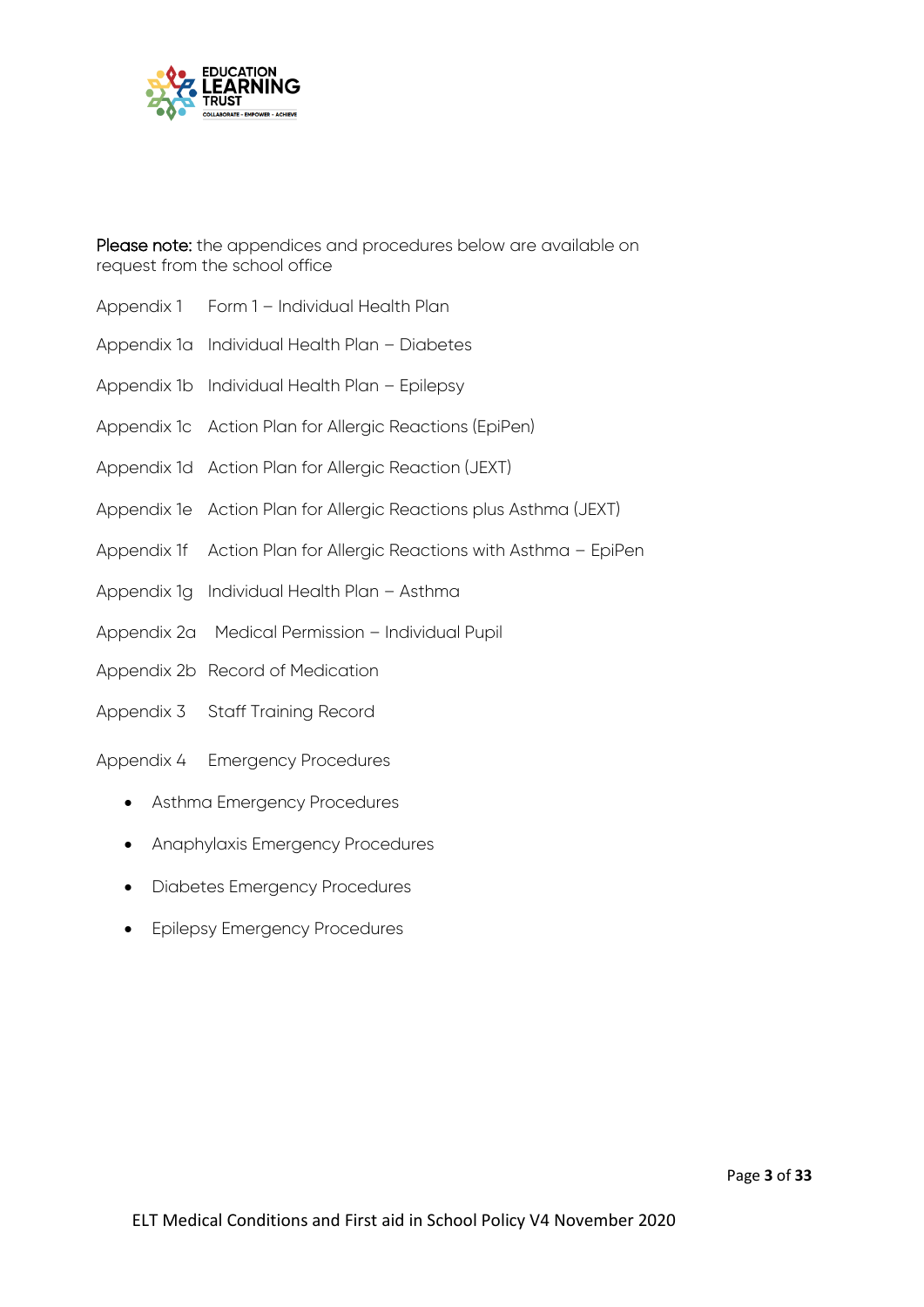

#### <span id="page-4-0"></span>Policy Statement

At the Education Learning Trust we are an inclusive community that welcomes and supports pupils with medical conditions.

We provide an environment to enable pupils with all medical conditions the same opportunities to participate as others at school as far as is reasonably practicable.

In order to achieve this we:

- Ensure all staff understand their duty of care to children and young people (see Appendix 4) in the event of an emergency.
- Ensure all staff feel confident in knowing what to do in an emergency (see Appendix 4).
- Understand that certain medical conditions are serious and can be potentially life threatening, particularly if ill managed or misunderstood.
- Understand the importance of medication being taken as prescribed.
- Ensure all staff are aware of the common medical conditions that affect children at this school and receive training on the impact medical conditions can have on pupils.
- Ensure that all staff receive additional training about any children they may be working with who have complex health needs supported by an Individual Health Plan (IHP). This includes other staff not directly in contact with a child to ensure continuity of care in the absence of staff.

#### <span id="page-4-1"></span>Supporting Medical Conditions

The Education Learning Trust is an inclusive community that welcomes and supports pupils with medical conditions.

- a. The Education Learning Trust understands that it has a responsibility to make the school welcoming and supportive to pupils with medical conditions who currently attend and to those who may enrol in the future.
- b. We seek to provide all children with all medical conditions the same opportunities as others at school in so far as can be achieved in relation to their condition. We will ensure they can:
- be healthy
- stay safe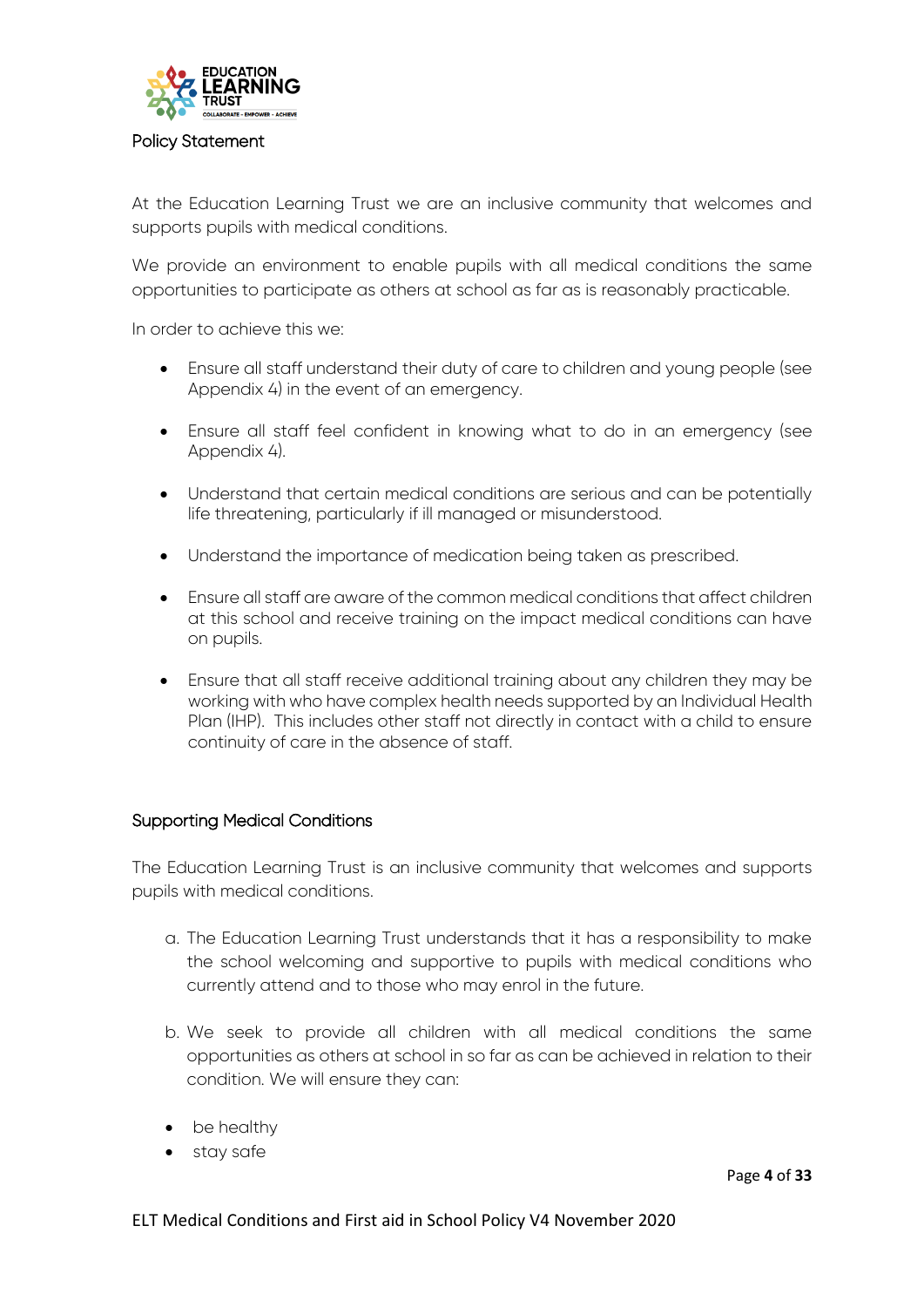

- enjoy and achieve
- make a positive contribution
- achieve economic well-being
- c. Pupils with medical conditions are encouraged to develop increasing independence in relation to the control of their condition as they progress through the school. The curriculum and learning environment is designed to promote this without adult support.
- d. We include all pupils with medical conditions in all school activities and will reshape activities to suit their needs.
- e. The care of children with medical conditions is a shared responsibility between NHS, the child, their parents/carers and the school. Parents/carers of pupils with medical conditions are aware of the care their children receive at this school.
- f. We ensure all staff understand their duty of care to children and young people in the event of an emergency.
- g. We ensure all staff have access to information about how to support a child in an emergency.
- h. We understand that certain medical conditions are serious and can be potentially life-threatening, particularly if ill managed or misunderstood.
- i. All staff have an understanding of the common medical conditions that may affect children at this school. Staff receive annual updates. The headteacher is responsible for ensuring staff receive annual updates. The School Nursing Service can provide the updates if the school requests.
- j. The medical conditions policy is understood and followed by the whole school and shared with the local health community as appropriate.
- k. We understand and encourages the importance of immunisation and the role this has to play in ensuring a safe and inclusive school and will work in partnership with parents/carers and health professionals to this end.

#### <span id="page-5-0"></span>Communications Plan

The medical conditions policy is supported by a clear communication plan for staff, parents, carers and other key stakeholders to ensure its full implementation.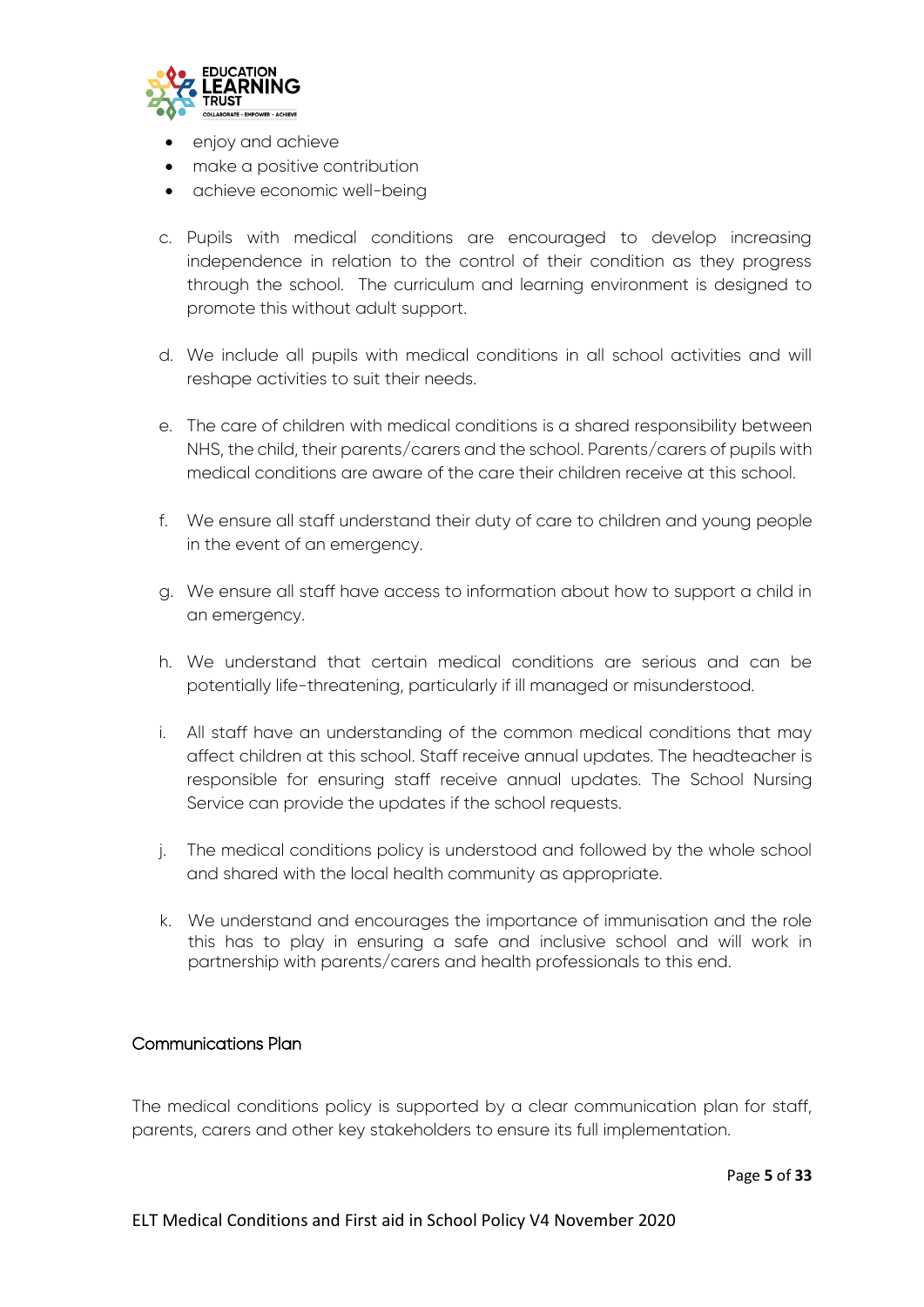

- a. Pupils are informed and reminded about the medical conditions policy:
	- in personal, social and health education (PSHE) classes
- b. Parents/carers are informed about the medical conditions policy and that information about a child's medical condition will be shared with the school nurse:
- when their child is enrolled at school;
- at the start of the school year or when Individual Health Plans are reviewed;
- via the school's website, where it is available all year round;
- in an individual meeting where the support of identified children with a medical need is discussed and agreed.
- c. School staff are informed and regularly reminded about the school's medical conditions policy:
- through INSET and staff meetings and by accessing relevant documents on the school's network;
- through scheduled medical conditions updates and training
- Alll supply and temporary staff who are informed of the policy and their responsibilities including who is the designated person, any medical needs or Individual Health Plans related to the children in their care and how to respond in emergencies by the class teacher;
- all staff are made aware of Individual Health Plans as they relate to their teaching/supervision groups. This is a role for the Learning Manager/Pastoral Manager or trained first aiders depending upon the individual school's staffing structure.

# <span id="page-6-0"></span>Emergency plan for common, serious conditions

Relevant staff understand and are updated in what to do in an emergency for the most common serious medical conditions at this school.

- a. Relevant staff at our schools are aware of the most common serious medical conditions at this school.
- b. Staff understand their duty of care to pupils both during, and at either side of the school day in the event of an emergency. In an emergency situation, school staff are required under common law duty of care to act like any reasonably prudent parent/carer. (Loco Parentis) This may include administering medication.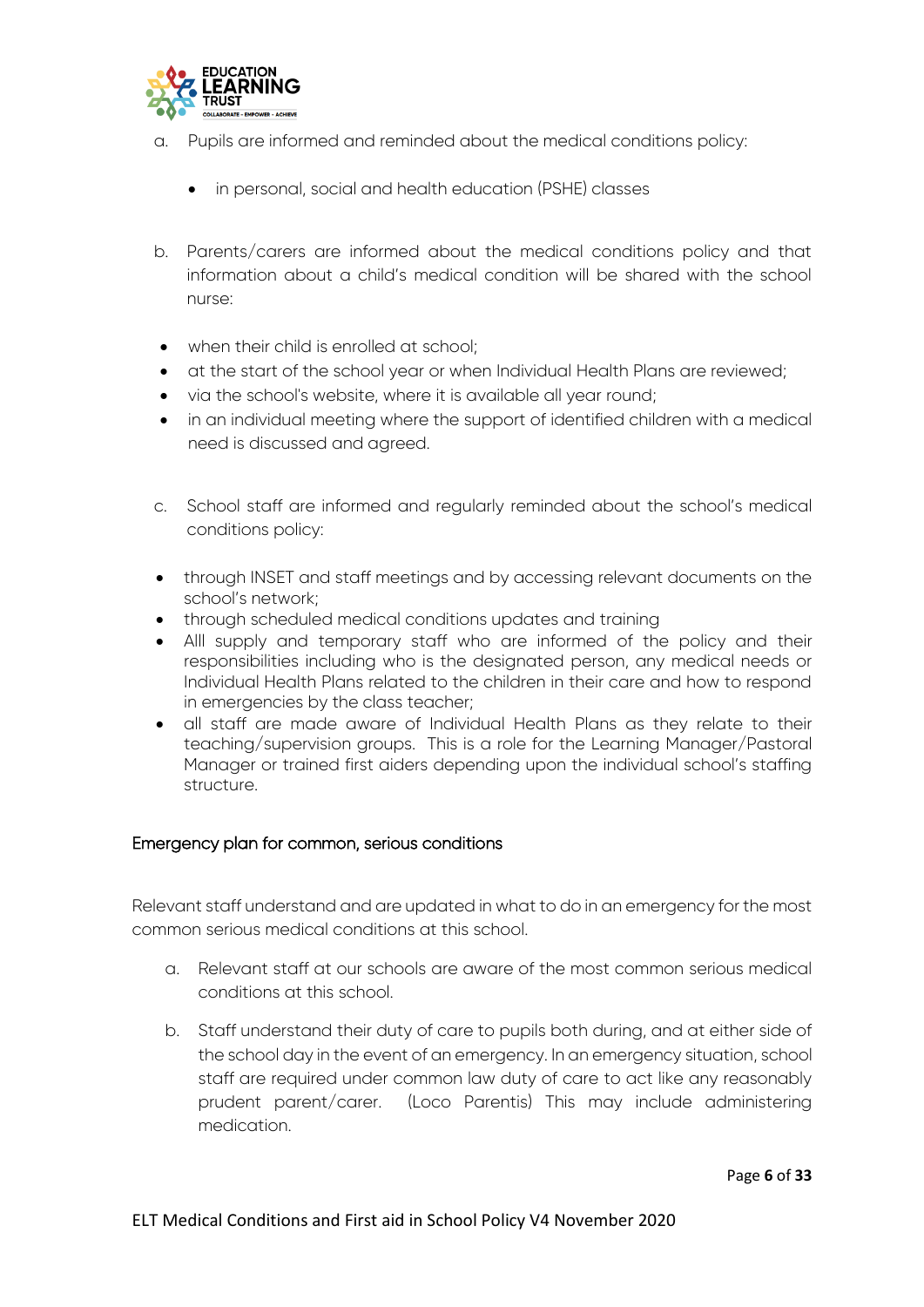

- c. Staff receive updates at least once a year for asthma and other medical needs and know how to act in an emergency. Additional training is prioritised for key staff members who work with children who have specific medical conditions supported by an Individual Health Plan.
- d. The action required for staff to take in an emergency for the common serious conditions is displayed in prominent locations for all staff and electronically.
- e. We use Individual Health Plans to inform the appropriate staff (including supply teachers and support staff) of pupils with complex health needs in their care who may need emergency help.
- f. We have procedures in place so that a copy of the pupil's Individual Health Plan is communicated to the emergency care setting with the pupil. On occasions when this is not possible, the form may be sent (or the information on it is communicated) to the hospital as soon as possible.
- g. If a pupil needs to be taken to hospital, a member of staff will always accompany them and will stay with them until a parent/carer arrives. This school will try to ensure that the staff member will be one the pupil knows. A member of the senior leadership team will direct should an ambulance be needed and/or a child need to be taken to hospital.
- h. Following the above a report will be written by, each school's designated person in collaboration with an experienced first aider, as soon as possible after the event and shared with the senior leadership team:
- Condition focus on the physical state of the premises to ensure safe and continuous operations as well as other issues involving building regulations and other non-education centric statutory requirements.
- Suitability focus on the quality of the premises to meet curriculum or management needs and other issues impacting on the role of the academy in raising educational standards.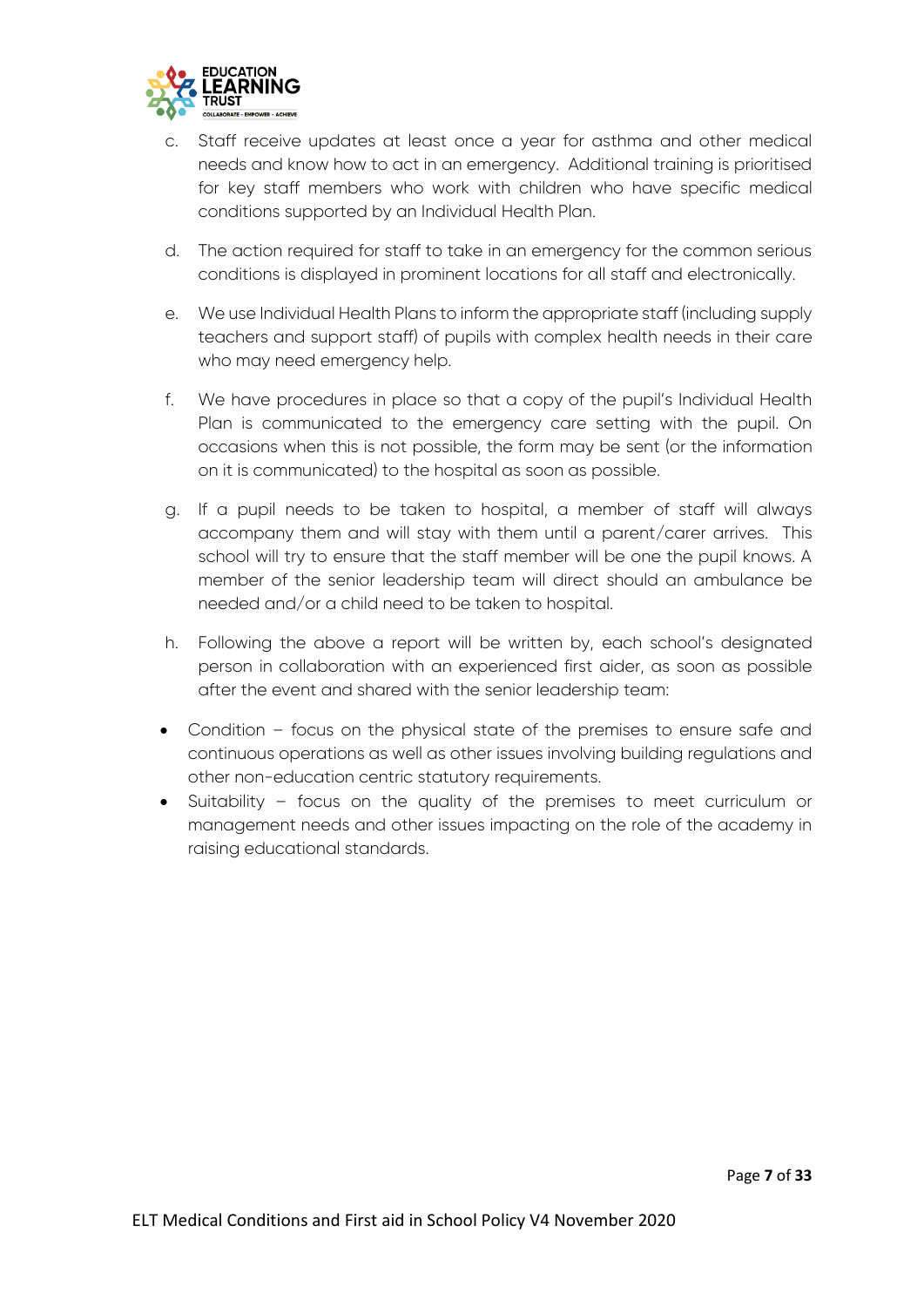

# <span id="page-8-0"></span>Medical Conditions Information Pathway

| Form sent out by school asking parents/carers to identify any<br>medical conditions including:                                                                                                             | School |
|------------------------------------------------------------------------------------------------------------------------------------------------------------------------------------------------------------|--------|
| • Transition discussions<br>• At start of school year<br>• New enrolment (during the school year)<br>Parents/carers inform school of any new diagnosis,<br>$\bullet$<br>school then to inform school nurse |        |



| School and School Nurse collate response and identify those | School |
|-------------------------------------------------------------|--------|
| needing individual health plans                             |        |
|                                                             |        |



| School Nurse contacts parents/carers to formulate new plan or | <b>School Nurse</b> |
|---------------------------------------------------------------|---------------------|
| review existing plan if necessary                             |                     |
|                                                               |                     |





| All parties to ensure IHP is in place. If there are any difficulties in | School Nurse & |
|-------------------------------------------------------------------------|----------------|
| getting this finalised, School Nurse to discuss with designated         | School         |
| person.                                                                 |                |

Pupils with medical conditions requiring Individual Health Plans are: those who have diabetes, epilepsy with rescue medication, anaphylaxis, gastrostomy feeds, central line or other long term venous access, tracheostomy, severe asthma that has required an overnight hospital admission within the last 12 months. There may be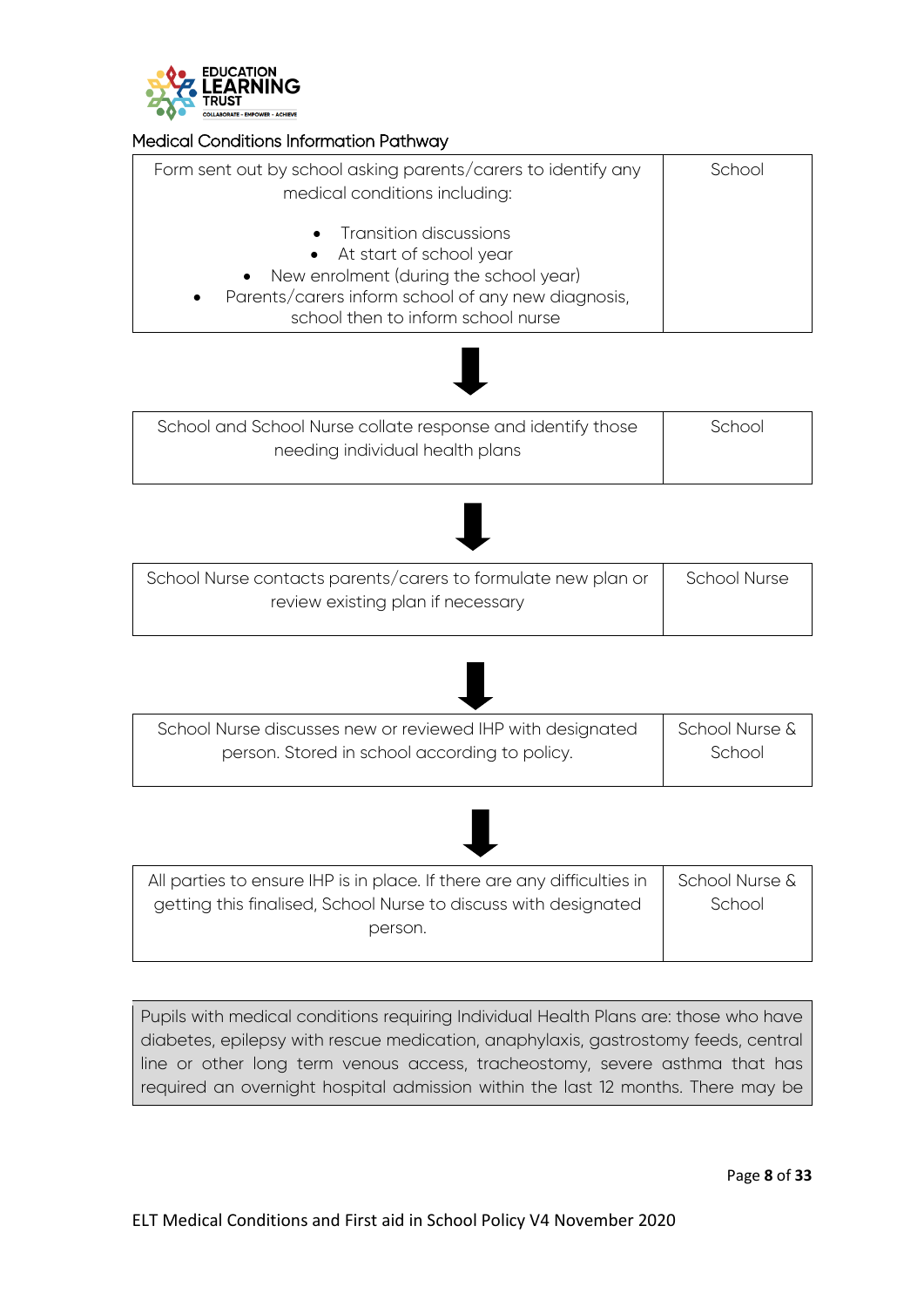

other children with unusual chronic conditions who need a care plan, please liaise with the School Nurse about them.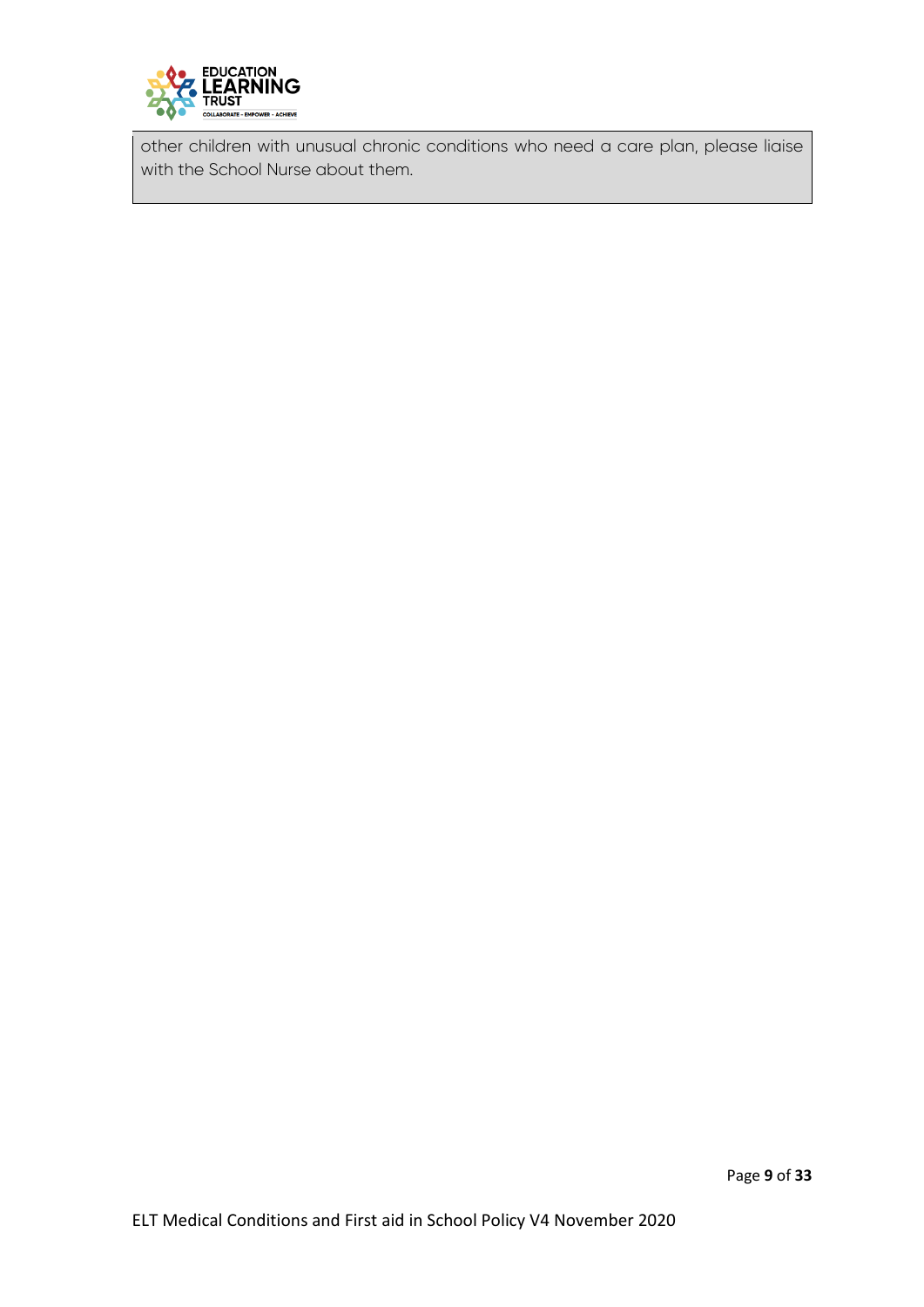

#### <span id="page-10-0"></span>Administration of mediction at School

The Education Learning Trust has clear guidance on the administration of medication at school.

#### <span id="page-10-1"></span>Administration – Emergency Medication

- a. We ensure that pupils with medical conditions have easy access to their emergency medication.
- b. We will ensure that all pupils understand the arrangements for a member of staff (and the reserve member of staff) to assist in helping them take their emergency medication safely.
- c. We will ensure that pupils with unknown medical conditions presenting with moderate or severe symptoms are given access to standard first aid measures. In case of an emergency the school will act in loco parentis.
- d. Telephone permission from parents/carers will be sought before the administration of any medicine not included on an IHP.

#### <span id="page-10-2"></span>General Aministration

- e. We understand the importance of medication being taken as prescribed.
- f. All use of medication is under the appropriate supervision of a member of staff at this school unless there is an agreed plan for self-medication. Where staff become aware that pupils are using their medication in an abnormal way they should discuss this with the child.

Important Note: Should staff become aware that a child/young person using their reliever (usually blue) inhaler more than three times a week or suddenly using their reliever inhaler more than they normally do, has asthma that may not be under control and may be at greater risk of having an asthma attack. Should this be observed, immediate action should be taken to alert the parents/carers and staff should record any actions or discussions.

Page **10** of **33** g. All staff are aware that there is no legal or contractual duty for any member of staff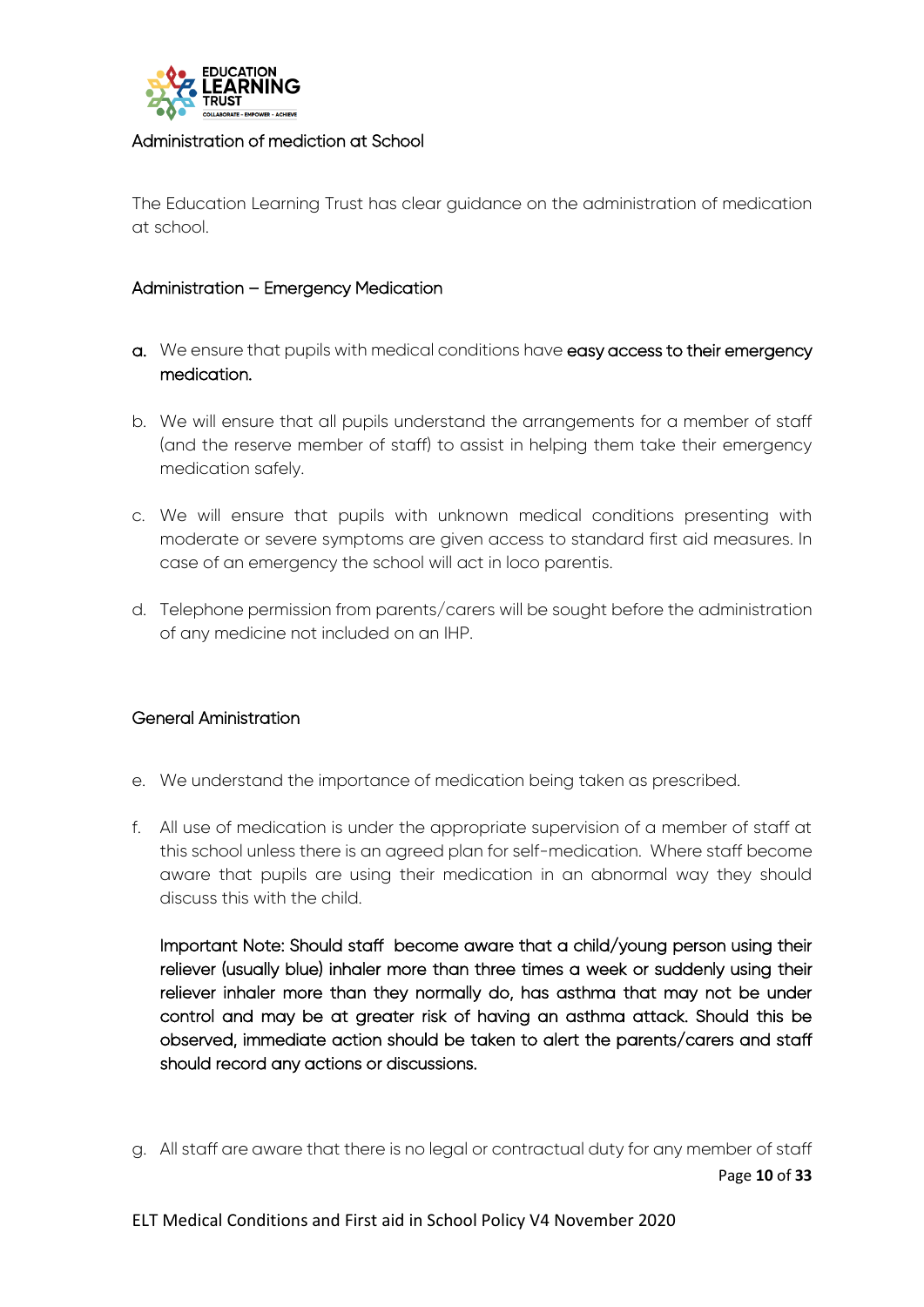

to administer medication or to supervise a pupil taking medication unless they have been specifically contracted to do so or unless the situation is an emergency and falls under their regular duty of care arrangements.

- h. Designated and specifically trained staff take on the voluntary role of administering prescribed medication, but only with the written consent of the pupil's parent/carer (see appendix 2).
- i. We will ensure that specific training and updates will be given to all staff members who agree to administer medication to pupils if necessary.
- j. All school staff have been informed through training that they are required, under common law duty of care, to act like any reasonably prudent parent in an emergency situation. This may include taking action such as assisting in administering medication or calling an ambulance.
- k. In some circumstances, medication is only administered by an adult of the same gender as the pupil, and witnessed by a second adult. This will be agreed in the Individual Health Plan.
- l. Parents/carers understand that if their child's medication changes or is discontinued, or the dose or administration method changes, that they should notify the school immediately. Parents/carers should provide the school with any guidance regarding the administration of medicines and/or treatment from the GP, clinics or hospital.
- m. If a pupil refuses their medication, staff will record this and parents/carers will be informed as soon as possible. If not contactable we would seek medical advice.
- n. All staff attending off-site visits are aware of any pupils on the visit who have medical conditions. For children with IHP's, staff will take a copy of their plan with them to be shared with medical services in case of emergency. They will receive information about the type of condition, what to do in an emergency and any other additional support necessary, including any additional medication or equipment needed. This is noted on the school visit risk assessment.
- o. If a trained member of staff, who is usually responsible for administering medication, is not available this school makes alternative arrangements to provide the service. This is always addressed in the risk assessment for off-site activities.
- p. If a pupil misuses medication, either their own or another pupil's, their parents/carers will be informed as soon as possible. The school will seek medical advice by ringing A & E if this situation arises. In such circumstances, pupils will be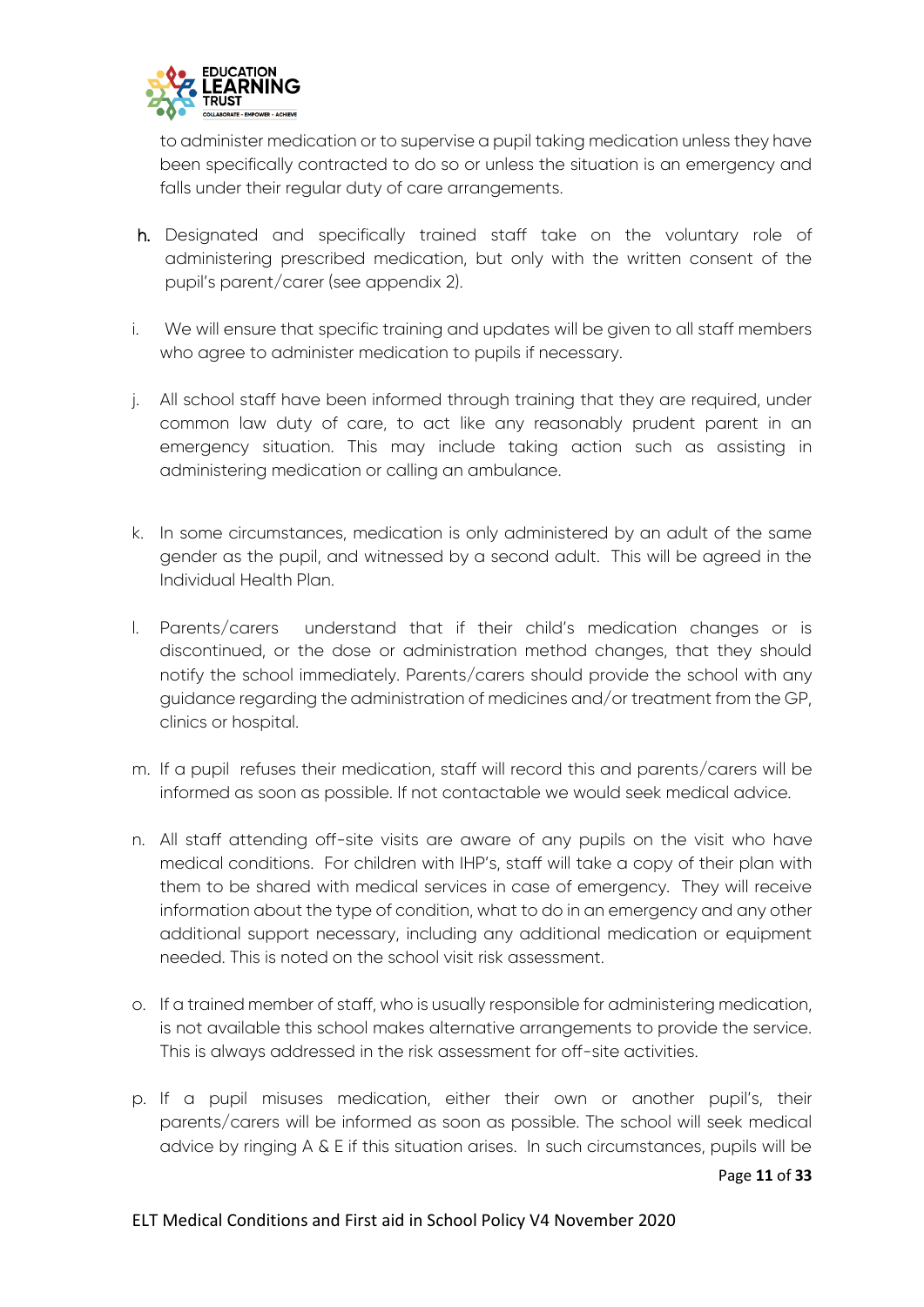

subject to the school's usual behaviour policy.

# <span id="page-12-0"></span>Use of 'over the counter (non-prescription) medications

Non-prescribed medicines are only accepted at the headteachers discretion and there must be written parental consent for recurring 'over the counter' medications e.g. piriton for hayfever (form 3a).

Where a non-prescribed medicine is administered to a child/young person it should be recorded (form 3b) and the parents/carers informed.

Medication e.g. for pain relief, should never be administered without first checking the label for the appropriate dosage and checking when the previous dose was taken.

If a child/young person suffers regularly from frequent or acute pain the parents/carers should be encouraged to refer the matter to the child's GP.

A child under 16 should never be given aspirin unless prescribed by a doctor.

Early Years providers should follow the EYFS guidance:

'Medicines must not usually be administered unless they have been prescribed for a child/young person by a doctor, dentist, nurse or pharmacist (EYFS Statutory Guidance 2012).'

# <span id="page-12-1"></span>Guidelines for administering Paracetamol

Paracetamol is a widely used drug for controlling pain and reducing temperature. Despite its prevalence, it can be very dangerous if taken inappropriately. Overdose requires immediate medical attention.

Administering paracetamol to children under 5 is not usually recommended. Early Years providers should follow the EYFS guidance:

'Medicines must not usually be administered unless they have been prescribed for a child/young person by a doctor, dentist, nurse or pharmacist (EYFS Statutory Guidance 2012).'

For older pupils, it is sometimes appropriate to give paracetamol to control specific pain such as migraine or period pain. Schools administering paracetamol to children should adhere to the following conditions: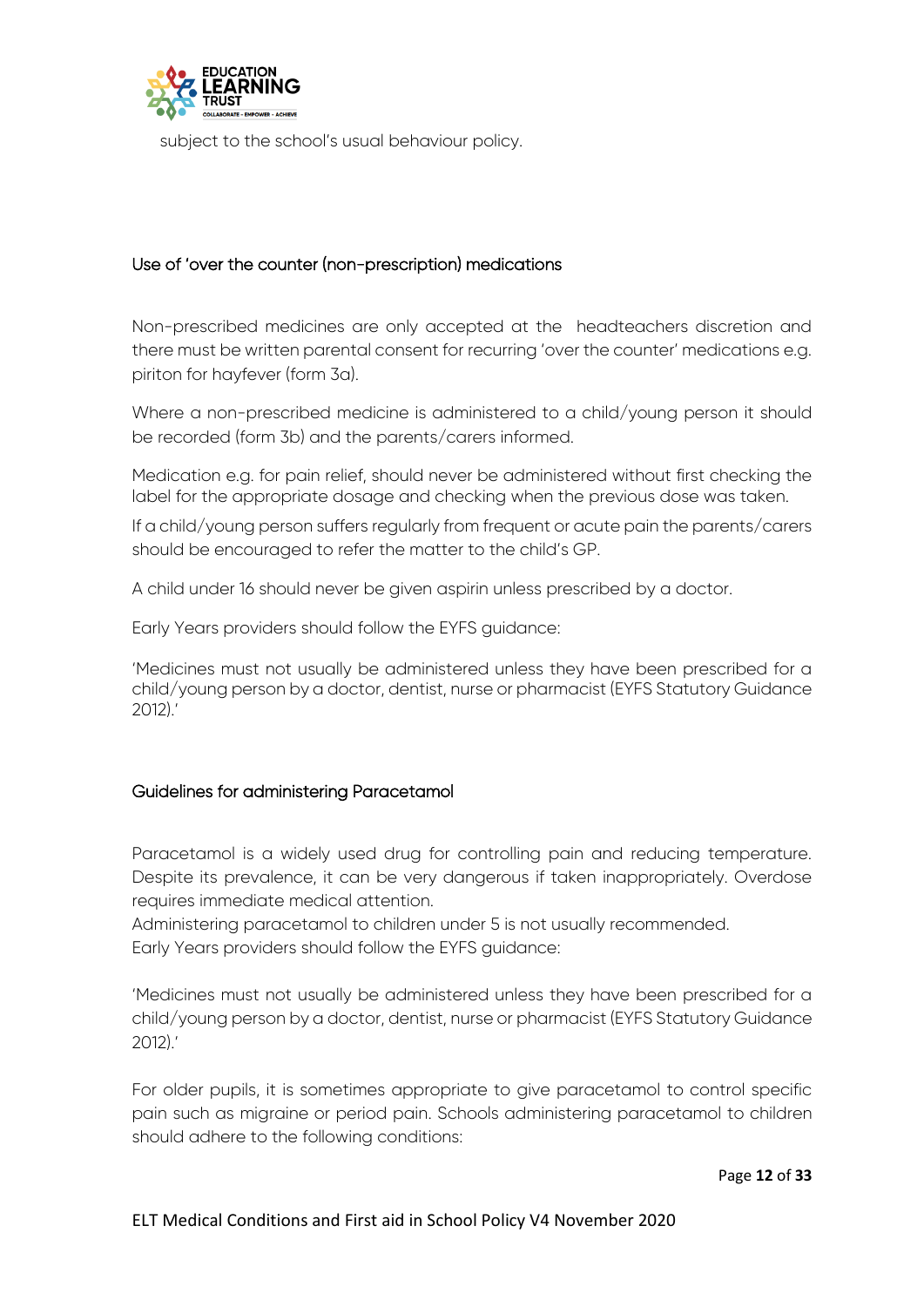

- The member of staff responsible for giving medicines must be wary of routinely giving paracetamol to children.
- If a child/young person complains of pain as soon as they arrive at school and asks for painkillers, it is not advisable to give paracetamol until the amount given over the past 24 hours has been established.
- No more than 4 doses should be given in a 24 hour period.
- There should be at least 4 hours between any 2 doses of paracetamol containing medicines.
- No more than 4 doses of any remedy containing paracetamol should be taken in any 24 hours.
- Always consider whether the child/young person may have been given a dose of paracetamol before coming to school.
- Many non-prescription remedies such as Beechams Powders, Lemsip, Night Nurse etc. contain paracetamol. If paracetamol tablets are taken soon after taking these remedies, it could cause an unintended overdose.
- Staff must gain parental consent to give paracetamol the parental consent form must be completed to ensure allergies and last doage are logged.
- Paracetamol must be administered according to the instructions on the box or label. Stronger doses or combination drugs, which contain other drugs besides paracetamol must not be administered.
- It is recommended that the school keep its own stock of tablets. This reduces the risk of pupils carrying medicines.
- Paracetamol must be stored securely and should not be kept in first aid boxes.

If school's does not stock paracetamol, there must be a clear and safe arrangement for parents/carers to supply them to the school for the child/young person. Children are not allowed to carry paracetamol around school.

Children should only be given one dose during the school day. If this does not relieve the pain, contact the parent/carer or the emergency contact.

The member of staff responsible for giving medicines must witness the child/young person taking the paracetamol, and make a record of it (appendix 3b). The school must notify the parent/carer on the day, stating the time and the amount of the dose.

The pupil should be made aware that paracetamol should only be taken when absolutely necessary, that it is an ingredient in many cold and headache remedies and that great care should be taken to avoid overdosing.

# <span id="page-13-0"></span>Safe Storage – Emergency Medication

The Education Learning Trust has clear guidance on the storage of medication at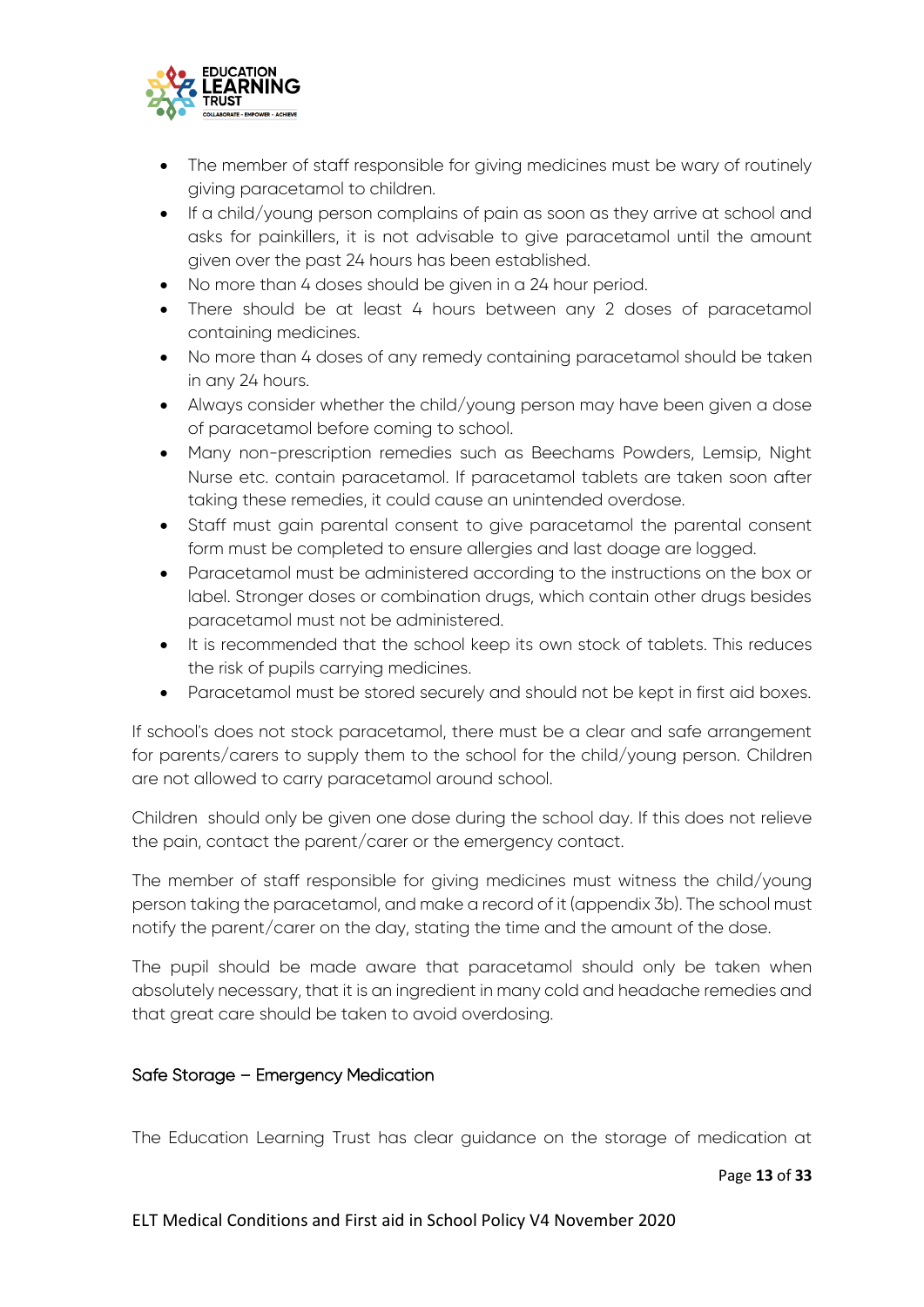

school.

- a. Emergency medication is readily available to pupils who require it at all times during the school day. If the emergency medication is a controlled drug and needs to be locked up, it is kept in the school office/first aid room and the keys are readily available.
- b. Emergency medication for asthma is readily available in the child's classroom or First Aid room depending upon the individual school, in a clearly identifiable box. Spare inhalers for trips may also be kept in the locked cupboard in the school office/first aid room.
- c. Emergency medication and IHP are taken with the child to off-site activities.
- d. If the pupil concerned is involved in extended school services then specific arrangements and risk assessments should be agreed with the parent/carer and appropriate staff involved.
- e. Where medication needs to be stored in the fridge, each school has a designated labelled box for this purpose.

#### <span id="page-14-0"></span>Safe Storage – Non-Emergency Medication

- f. All non-emergency medication is kept in a dedicated cupboard or fridge in a staff access only room e.g. the school office or first aid room. Pupils with medical conditions know where their medication is stored and how to access it.
- g. Staff ensure that prescribed medication is accessible only to those for whom it is prescribed.

#### <span id="page-14-1"></span>Safe Storage – General

#### Identified staff – School Administraton/Pastoral Manager/First Aider

- h. This school has identified member of staff / designated person(s) who ensures the correct storage of medication at school.
- i. All controlled drugs are kept in a locked headnd only named staff will have access to these.
- Page **14** of **33** j. Identified member of staff checks the expiry dates for all medication stored at

#### ELT Medical Conditions and First aid in School Policy V4 November 2020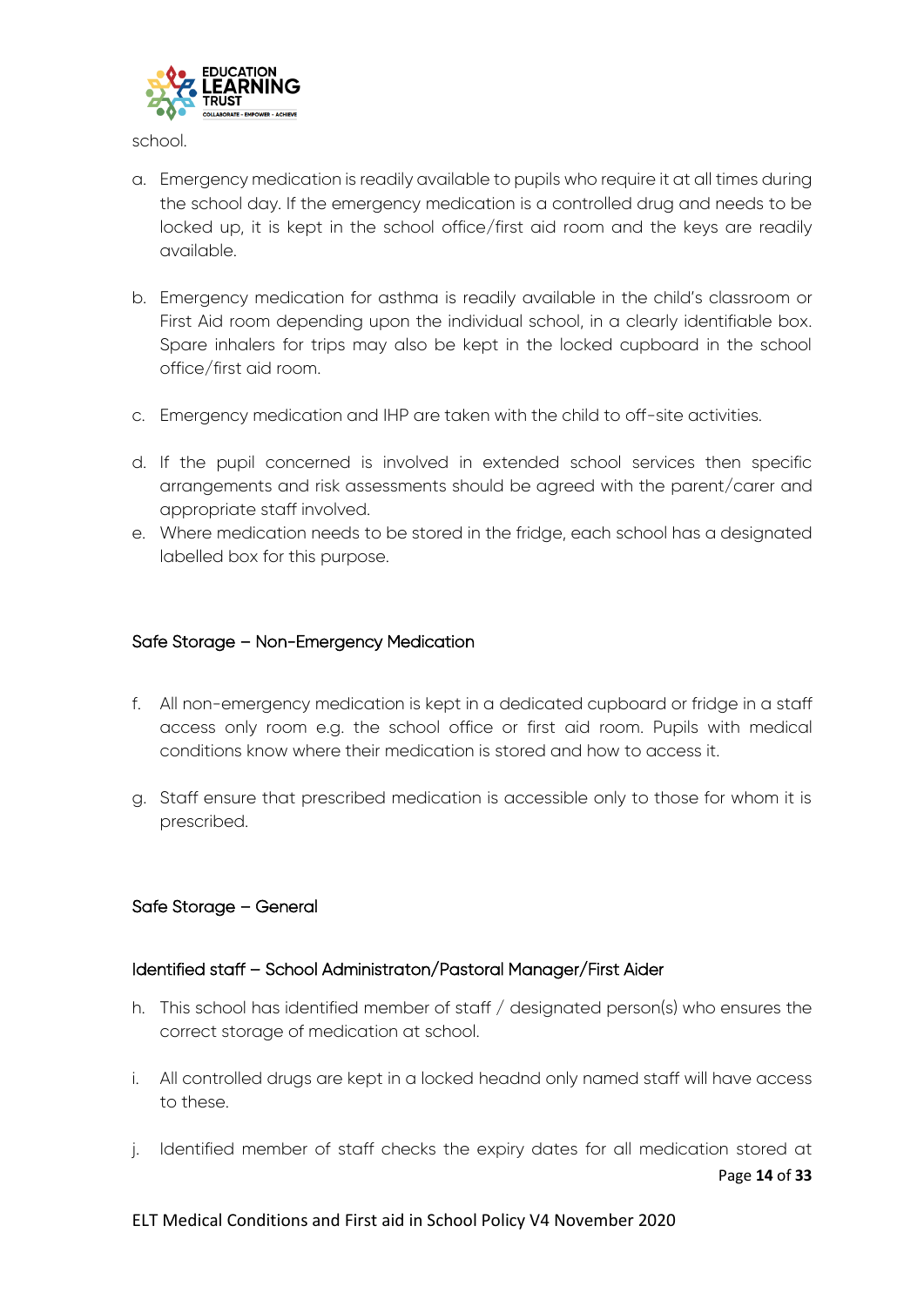

school at the end of each term (i.e. three times a year).

- k. Identified member of staff, along with the parents/carers of pupils with medical conditions, ensures that all emergency and non-emergency medication brought into school is clearly labelled with the pupil's name, the name of the medication, route of administration, dose and frequency, an expiry date of the medication.
- l. All medication is supplied and stored in its original containers. All medication is labelled with the pupil's name, the name of the medication, expiry date and the prescriber's instructions for administration, including dose and frequency.
- m. Medication is stored in accordance with the manufacturer's instructions, paying particular note to temperature. If appropriate medication is stored in a dedicated fridge.
- n. Some medication for pupils at our school may need to be refrigerated. All refrigerated medication is stored in an airtight container and is clearly labelled. Refrigerators used for the storage of medication are inaccessible to unsupervised pupils or lockable as appropriate.
- o. All medication (including blue inhalers) and equipment such as spacers or blood sugar monitoring kits are sent home with pupils as requested by parents/carers or at the end of the school term.
- p. It is the parent's/carer's responsibility to ensure adequate supplies of new and in date medication comes into school at the start of each term with the appropriate instructions and ensures that the school receives this.

# <span id="page-15-0"></span>Safe Disposal

- q. Parents/carers at this school are asked to collect out-of-date medication. Schools may choose to speak to parents/carers about collecting out of date medication or at the request of parents/carers may take to the pharmacy for safe disposal.
- r. If parents/carers do not pick up out-of-date medication, or at the end of the school year, medication is taken to a local pharmacy for safe disposal.
- s. The named member of staff is responsible for checking the dates of medication and arranging for the disposal of any that have expired. This check is done at least 3 times a year and is always documented.
- t. Sharps boxes are used for the disposal of needles. Parents/carers obtain sharps

Page **15** of **33**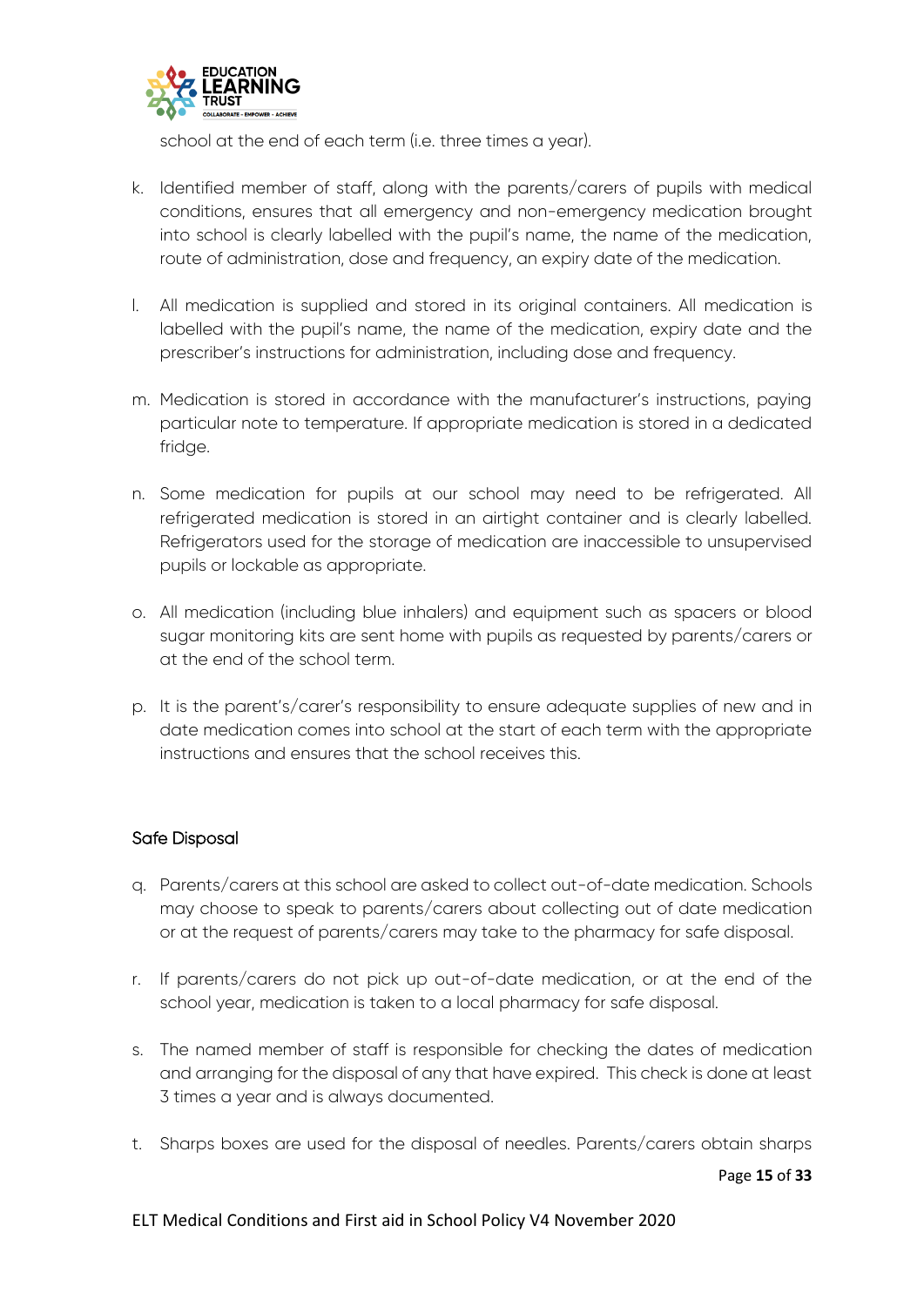

boxes from the child's GP or paediatrician on prescription. All sharps boxes in this school are stored safety and securely and in a convenient location.

- u. If a sharps box is needed on an off-site or residential visit, a named member of staff is responsible for its safe storage and return to a local pharmacy, to school or to the pupil's parent/carer.
- v. Disposal of sharps boxes the sharps bin should be closed securely and returned to parents/carers who then need to take the sharps bin to the GP for disposal.
- w. Hazardous waste is disposed of in a dedicated hazardous waste bin and collected and disposed of by an external contractor.

# <span id="page-16-0"></span>Record Keeping for Pupils with medical conditions

The Education Learning Trust has clear guidance about record keeping for pupils with medical conditions.

# Enrolment Forms

- a. Parents/carers at this school are asked if their child has any medical conditions.
- b. If a pupil has a short-term medical condition that requires medication during school hours (e.g. antibiotics to cover a chest infection), a medication form plus explanation is given to the pupil's parents/carers to complete (appendix 2).

# <span id="page-16-1"></span>Individual Health Plans (Forms 1 – 1g)

# Drawing up Individual Health Plans

- c. We use an Individual Health Plan for children with more complex health needs to record important details about the individual children's medical needs at school, their triggers, signs, symptoms, medication and other treatments. Further documentation, specific to an individual child, can be attached to the Individual Health Plan if required (appendix 1).
- d. Examples of complex health needs which may generate an Individual Health Plan following discussion with the school nurse and the school are listed below.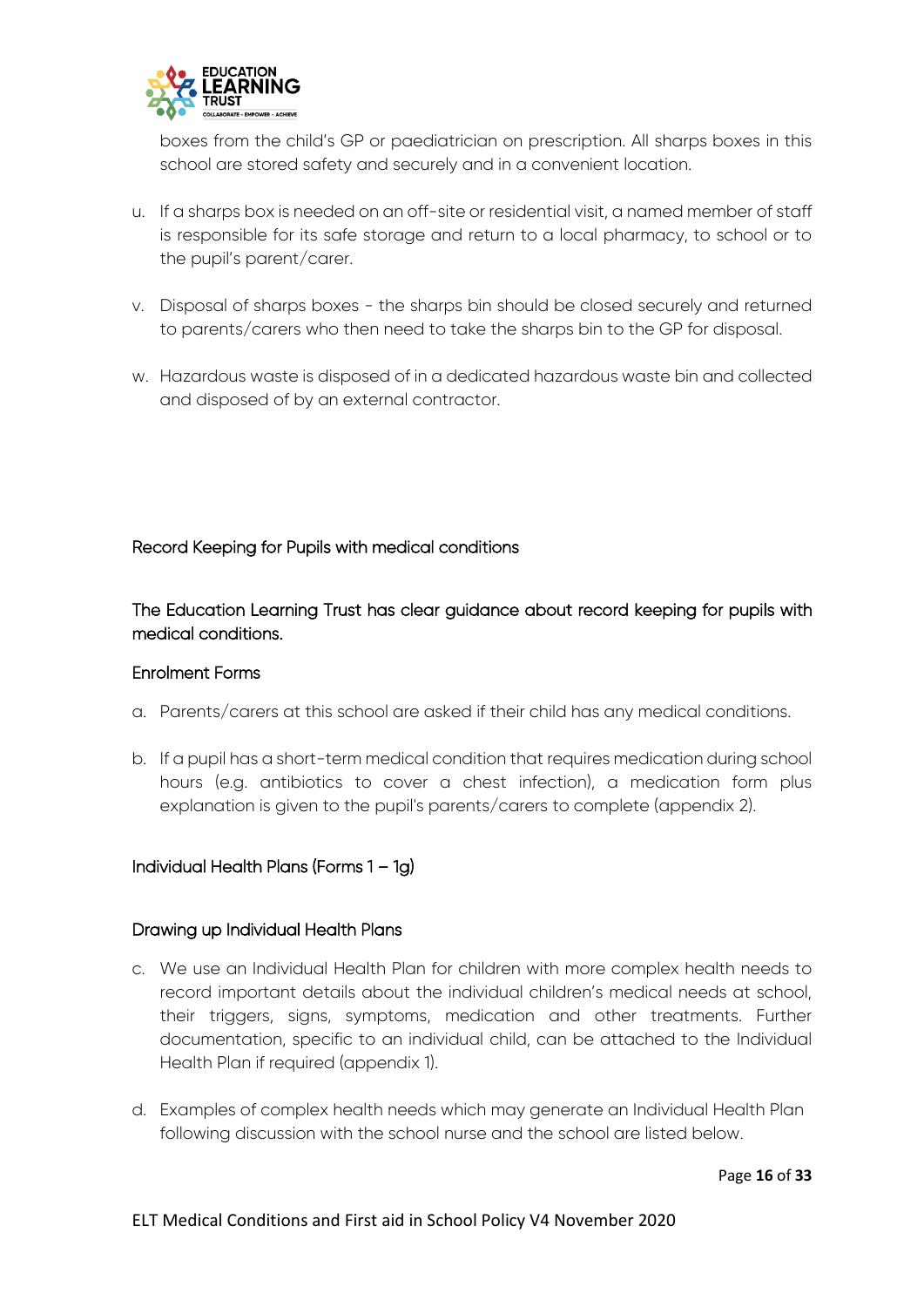

The child has:

- diabetes
- aastrostomy feeds
- a tracheostomy
- anaphylaxis
- a central line or other long term venous access
- severe asthma that has required a hospital admission within the last 12 months
- epilepsy with rescue medication
- e. An Individual Health Plan, accompanied by an explanation of why and how it is used, is sent to all parents/carers of pupils with a complex health need, for revision:
	- $\bullet$  at the start of the school year / review date
	- at enrolment
	- when a diagnosis is first communicated to the school
	- transition discussions
	- new diagnosis

This is sent by the school's Learning Manager/Pastoral Manager or First Aider depending upon the individual school staffing structure.

- f. It is the parents/carers responsibility to fill in the Individual Health information and return the completed form to the Learning Manager/Pastoral Manager/First Aider. If the school nurse does not receive an Individual Health Plan, all school staff should follow standard first aid measures in an emergency. The school will contact the parent/carer if health information has not been returned. If an Individual Health Plan or permissions has not been completed or agreed, the school nurse will contact the parents/carers and may convene a TAC meeting or consider safeguarding procedures if necessary.
- g. The finalised plan will be given to the parents / carers, school and school nurse.
- h. This school ensures that a relevant member of school staff is present, if required, to help draw up an Individual Health Plan for pupils with complex health or educational needs.
- i. Plans should be clear and staff confident to follow procedures independent of parent / medical support. Parents/carers should not be required to advise on or support their child in school.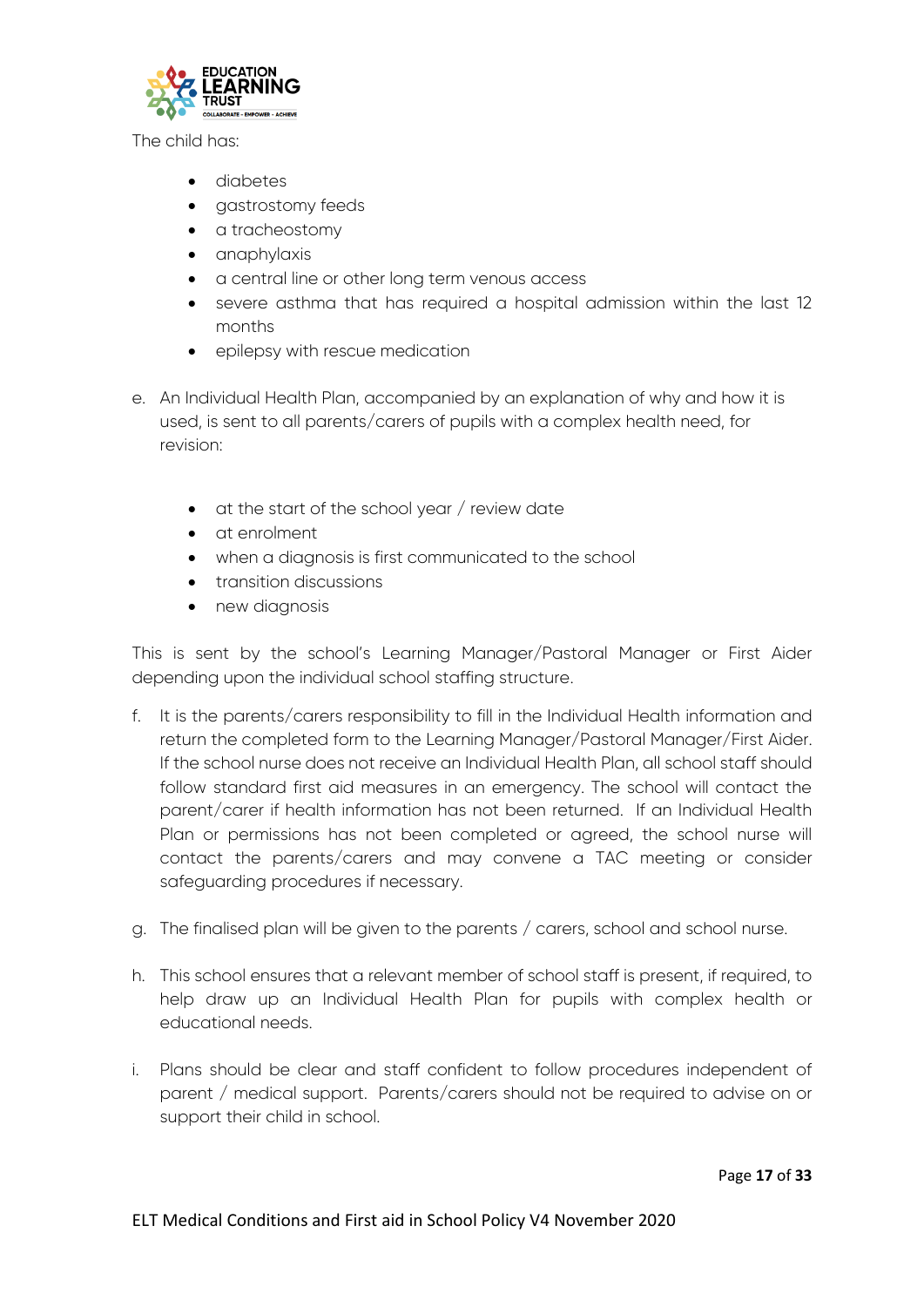

#### <span id="page-18-0"></span>School Individual Health Plan Register

## Identified staff – Learning Manager/Pastoral Manager/First Aider

- j. Individual Health Plans are used to create a centralised register of pupils with complex health needs. An identified member of school staff has responsibility for the register at this school.
- k. Pupils with Health Care Plans / medical needs can be identified on the SIMS system and through a paper filing system stored in the school office.
- l. Any changes to the administration of medicines, condition, treatment or incidents of ill health in the school are updated on the school's record system.
- m. The responsible member of school staff follows up with the parents/carers and health professional if further detail on a pupil's Individual Health Plan is required or if permission or administration of medication is unclear or incomplete.

#### <span id="page-18-1"></span>On-going Communication and Review of Individual Health Plans

- n. Parents/carers at our school are required to inform the school of any possible updates to their child's Individual Health Plan at the start of each school year or if their child has a medical emergency or if there have been changes to their symptoms (getting better or worse), or their medication equipment and treatments change. Each Individual Health Plan will have a review date.
- o. Parents/carers have a designated route/person to direct any additional information, letters or health guidance to in order that the necessary records are altered quickly and the necessary information disseminated.

#### <span id="page-18-2"></span>Storage and Access to Individual Health Plans

- p. Parents/carers are provided with a copy of the pupil's current agreed Individual Health Plan.
- q. Individual Health Plans are kept in the school office.
- r. Apart from the central copy, all staff securely hold copies of Individual Health Plans as they relate to their teaching supervision groups. Reviewed Health Care Plans are circulated as appropriate.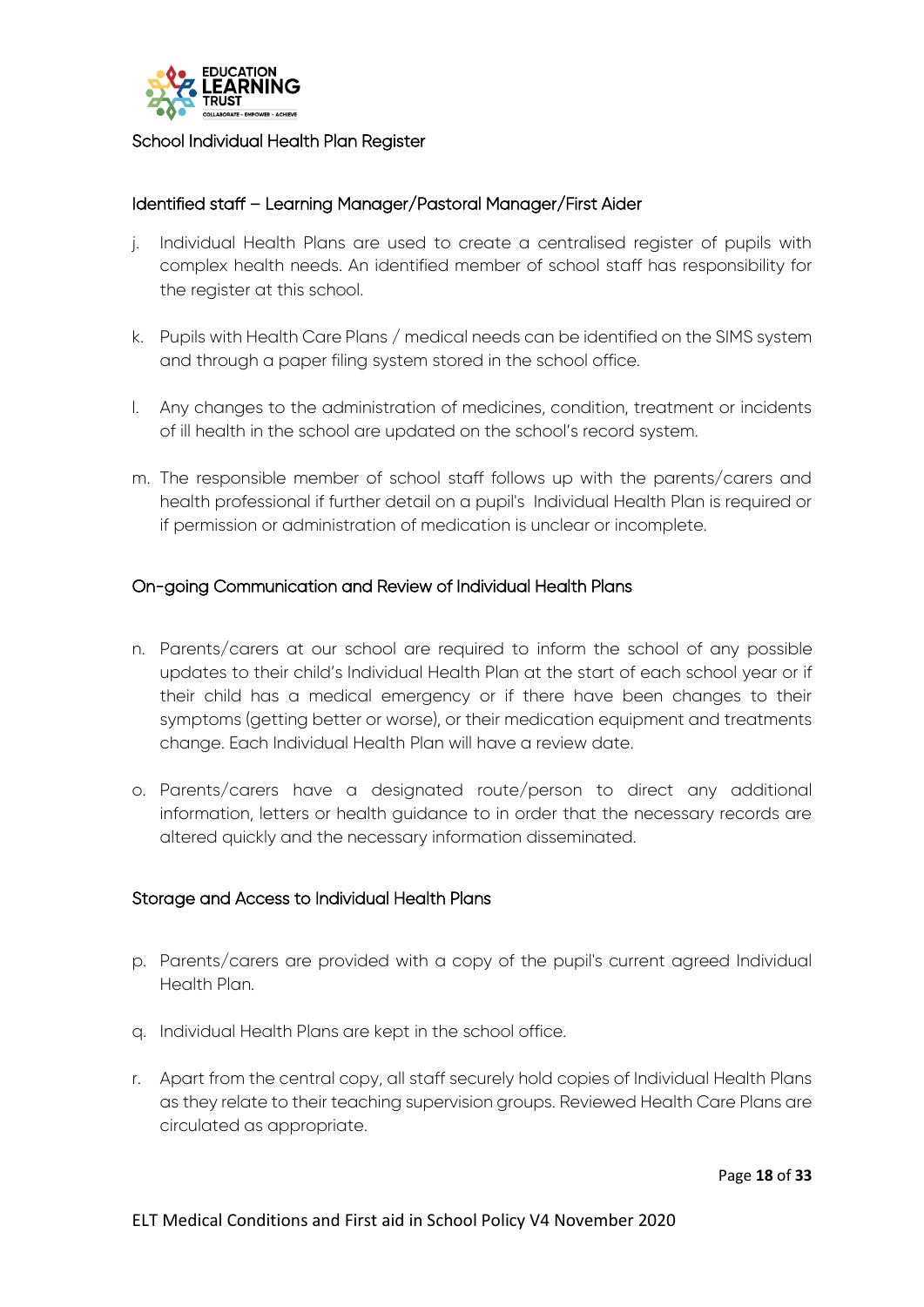

- s. When a member of staff is new to a pupil group, for example due to staff absence, the school makes sure that they are made aware of the Individual Health Plans and needs of the pupils in their care.
- t. This school ensures that all staff protects pupil's confidentiality.
- u. This school informs parents/carers that the Individual Health Plan would be sent ahead to emergency care staff, should an emergency happen during school hours or at a school activity outside the normal school day. This is included on the Individual Health Plan.
- v. The information in the Individual Health Plan will remain confidential unless needed in an emergency.

#### <span id="page-19-0"></span>Use of Individual Health Plans

Individual Health Plans are used by our schools to:

- inform the appropriate staff about the individual needs of a pupil with a complex health need in their care.
- **•** identify important individual triggers for pupils with complex health needs at school that bring on symptoms and can cause emergencies. This school uses this information to help reduce the impact of triggers.
- ensure our school has an accurate summary of a pupil's current medical management and healthcare in an emergency.

#### <span id="page-19-1"></span>Consent to Administer Medicines

- w. If a pupil requires regular prescribed medication at school, parents/carers are asked to provide consent on their child's medication plan (appendix 2) giving the pupil or staff permission to administer medication on a regular/daily basis, if required. This form is completed by parents/carers for pupils taking short courses of medication.
- x. All parents /carers of pupils with a complex health need who may require medication in an emergency are asked to provide consent on the Individual Health Plan for staff to administer medication.
- y. For children presenting with moderate or severe conditions antihistamine / paracetamol medicine will be administered following liaison with parents / carers.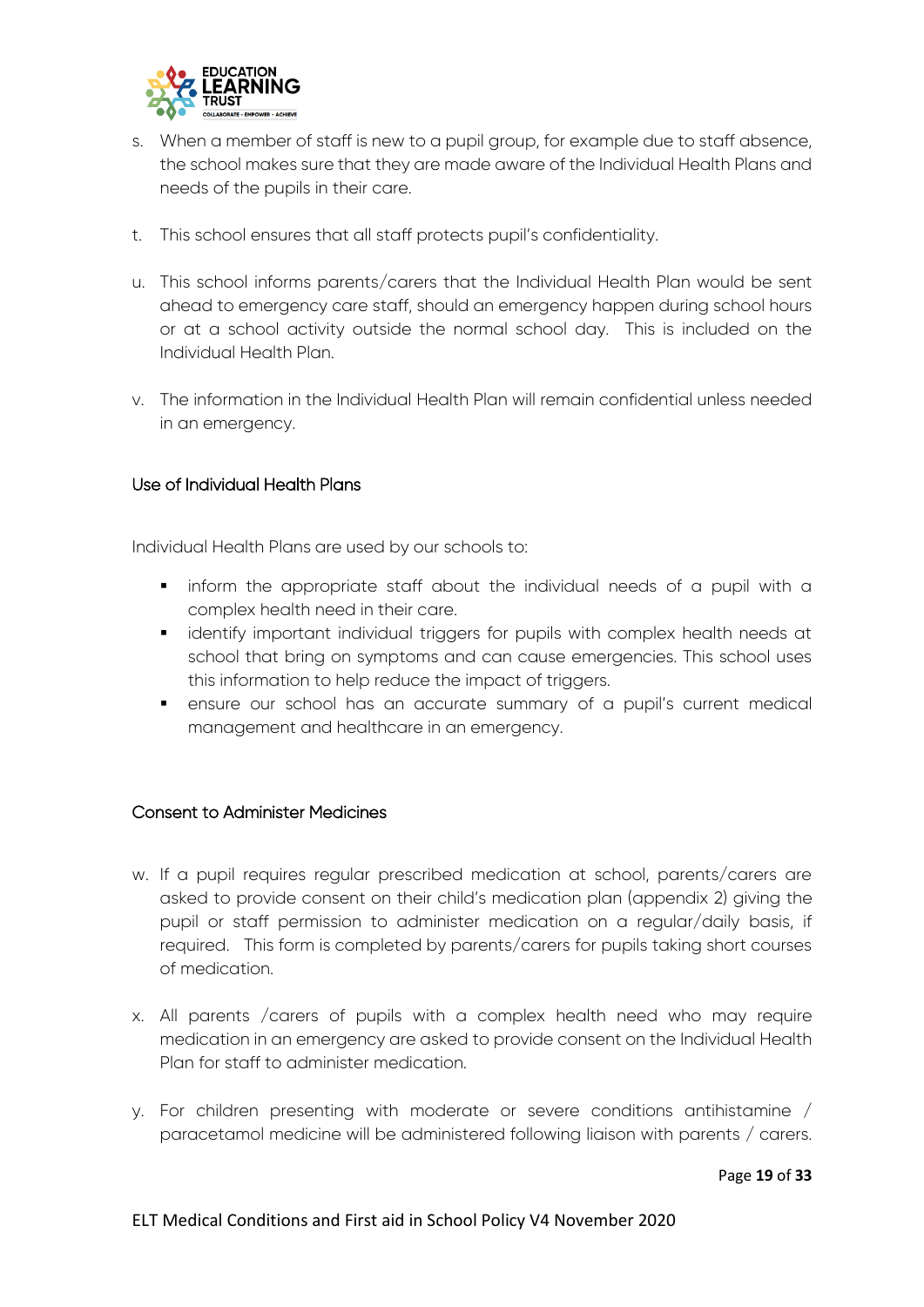

In an emergency school will act in loco parentis.

# <span id="page-20-0"></span>Residential Visits

- z. Parents / carers are sent a residential visit form to be completed and returned to school before their child leaves for an overnight or extended day visit. This form requests up-to-date information about the pupil's current condition and their overall health. This provides essential and up-to-date information to relevant staff and school supervisors to help the pupil manage their condition while they are away. This includes information about medication not normally taken during school hours.
- aa.All residential visit forms are taken by an identified staff member on visits where medication is required. These are accompanied by a copy of the pupil's Individual Health Plan.
- bb.All parents / carers of pupils with a medical condition attending a school trip or overnight visit are asked for consent, giving staff permission to supervise administration of medication at night or in the morning if required.
- cc. The residential visit form also details what medication and what dose the pupil is currently taking at different times of the day. It helps to provide up-to-date information to relevant staff and supervisors to help the pupil manage their condition while they are away. A copy of the Individual Health Plan and equipment / medication must be taken on off-site activities.
- dd. Parents/carers are required to supply medicine for residential visits in an named container with the prescribed times and dosage clearly labelled and the name of the medicine clearly identifiable.

# <span id="page-20-1"></span>Record of Awareness Raising Updates and Training

- ee. Our schools hold updates on common medical conditions once a year. A record of the content and attendance of the medical condition training is kept by the school and reviewed every 12 months to ensure all new staff receives updates.
- ff. All school staff who volunteer or who are contracted to administer emergency medication are provided with training, if needed, by a specialist nurse, doctor or school nurse. We maintain a log indicating all staff training in relation to medical conditions and an up to date record of first aid, including paediatric, trained staff.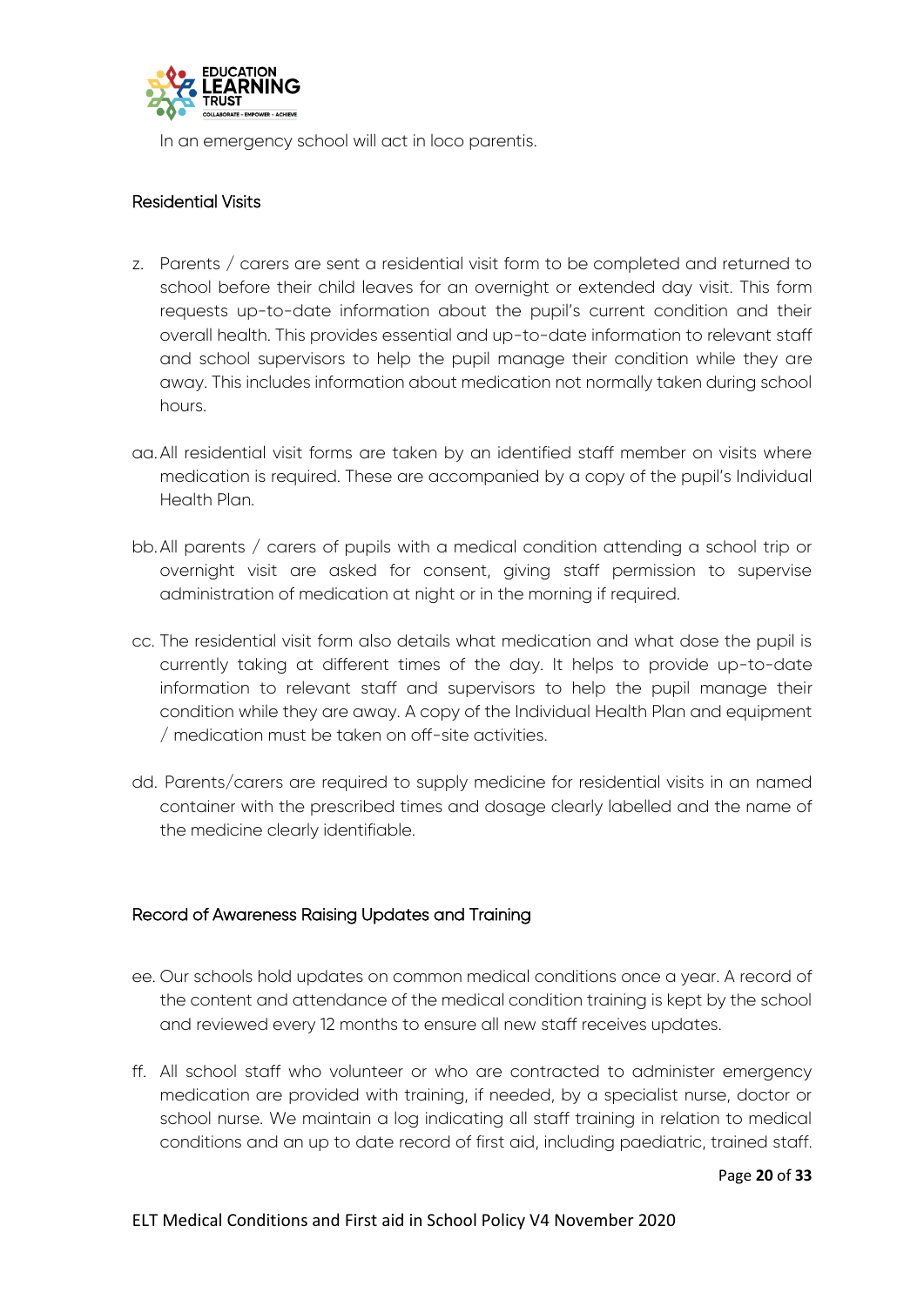

# <span id="page-21-0"></span>The School Environment for Children with Medical Conditions

The Education Learning Trust ensures that the whole school environment is inclusive and favourable to pupils with medical conditions. This includes the physical environment, as well as social, sporting and educational activities.

# <span id="page-21-1"></span>Physical Environment

- a. We are committed to providing a physical environment that is as accessible as possible to pupils with medical conditions.
	- a. We are committed to making out of school visits accessible to all children including those with medical conditions; this may sometimes mean reshaping or changing activities or locations which are proportionate and are implemented to remove any disadvantage that pupils may otherwise be subjected to because of their disability or medical condition, if it is serious.

# <span id="page-21-2"></span>Social Interactions

- b. We ensure the needs of pupils with medical conditions are adequately considered to ensure their involvement in structured and unstructured social activities, including during breaks and before and after school.
- c. We ensure the needs of pupils with medical conditions are adequately considered to ensure they have access to extended school activities such as school discos, school productions, after school clubs and residential visits.
- d. We are aware of the potential social problems that pupils with medical conditions may experience and actively promote social interaction.
- e. Staff use opportunities such as personal, social and health education (PSHE) lessons to raise awareness of medical conditions amongst pupils and to help create a positive social environment.

# <span id="page-21-3"></span>Exercise and Physical Activity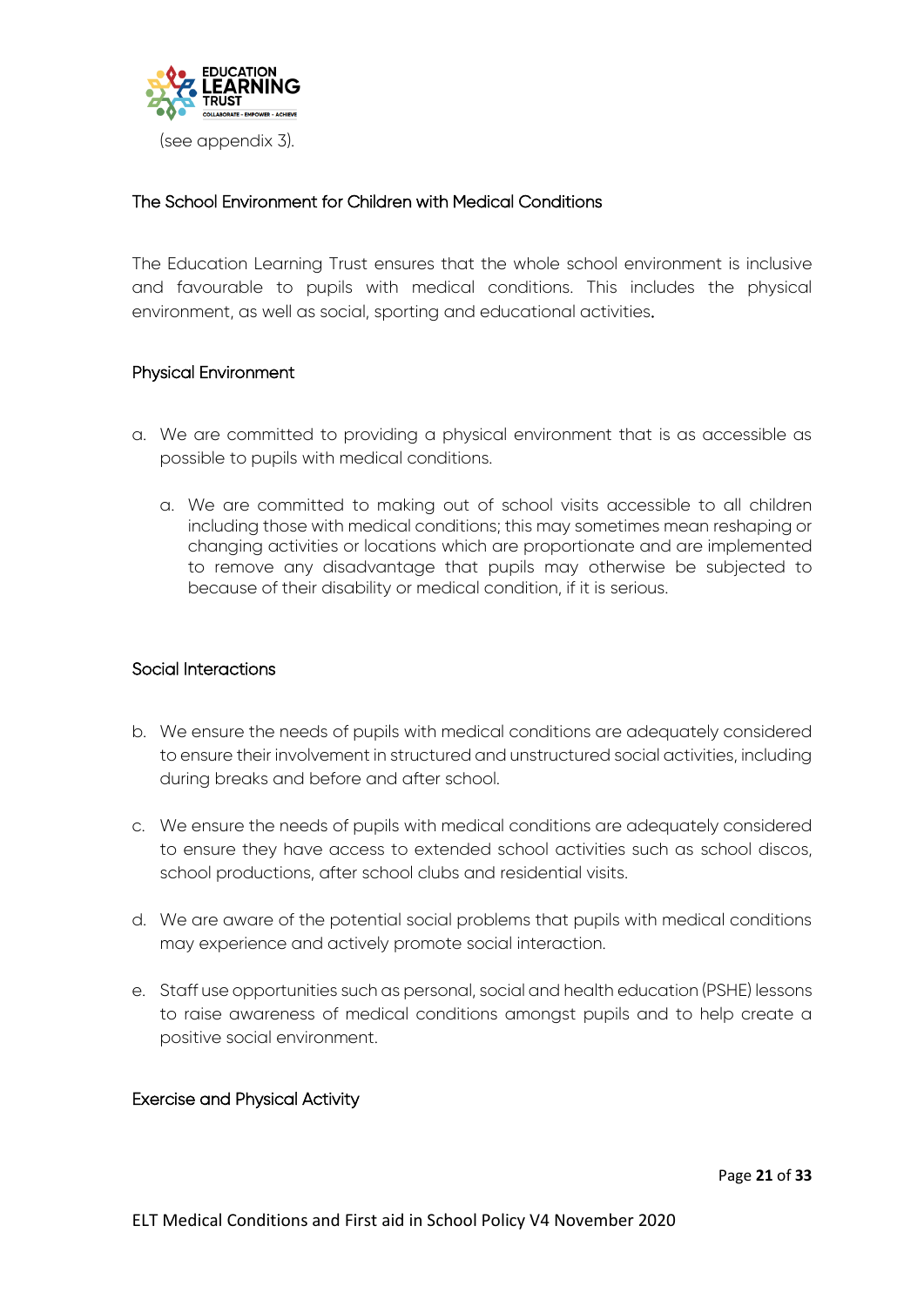

- f. We understand the importance of all pupils taking part in sports, games and activities.
- g. We seek to ensure all classroom teachers, PE teachers and sports coaches make appropriate adjustments to sports, games and other activities to make physical activity accessible to all pupils.
- h. All classroom teachers, PE teachers and sports coaches understand that if a pupil reports they are feeling unwell, the teacher should seek appropriate guidance before considering whether they should take part in an activity.
- i. Teachers, educational support staff and sports coaches are aware of pupils in their care who have been advised, by a healthcare professional, to avoid or to take special precautions with particular activities.
- j. We ensure teachers educational support staff and sports coaches are aware of the potential triggers for pupils' medical conditions when exercising and how to minimise these triggers.
- k. We ensure that all pupils have the appropriate medication or food with them during physical activity and that pupils take them when needed.
- l. We ensure all pupils with medical conditions are actively encouraged to take part in out-of-school clubs and team sports with adapations made where necessary.

# <span id="page-22-0"></span>Education and Learning

- m. We ensure that pupils with medical conditions can participate fully in all aspects of the curriculum and that appropriate adjustments and extra support is provided if needed as far as is reasonably practicable.
- n. We are aware that pupils with medical conditions may also have special educational needs (SEN). Pupils with medical conditions who are finding learning difficult are referred to the designared person in each school.
- o. We ensure that lessons about common medical conditions are incorporated into our wider curriculum.
- p. Pupils across the trust are encouraged to be independent in managing their own medical needs with wider school learning and how to respond to common medical conditions.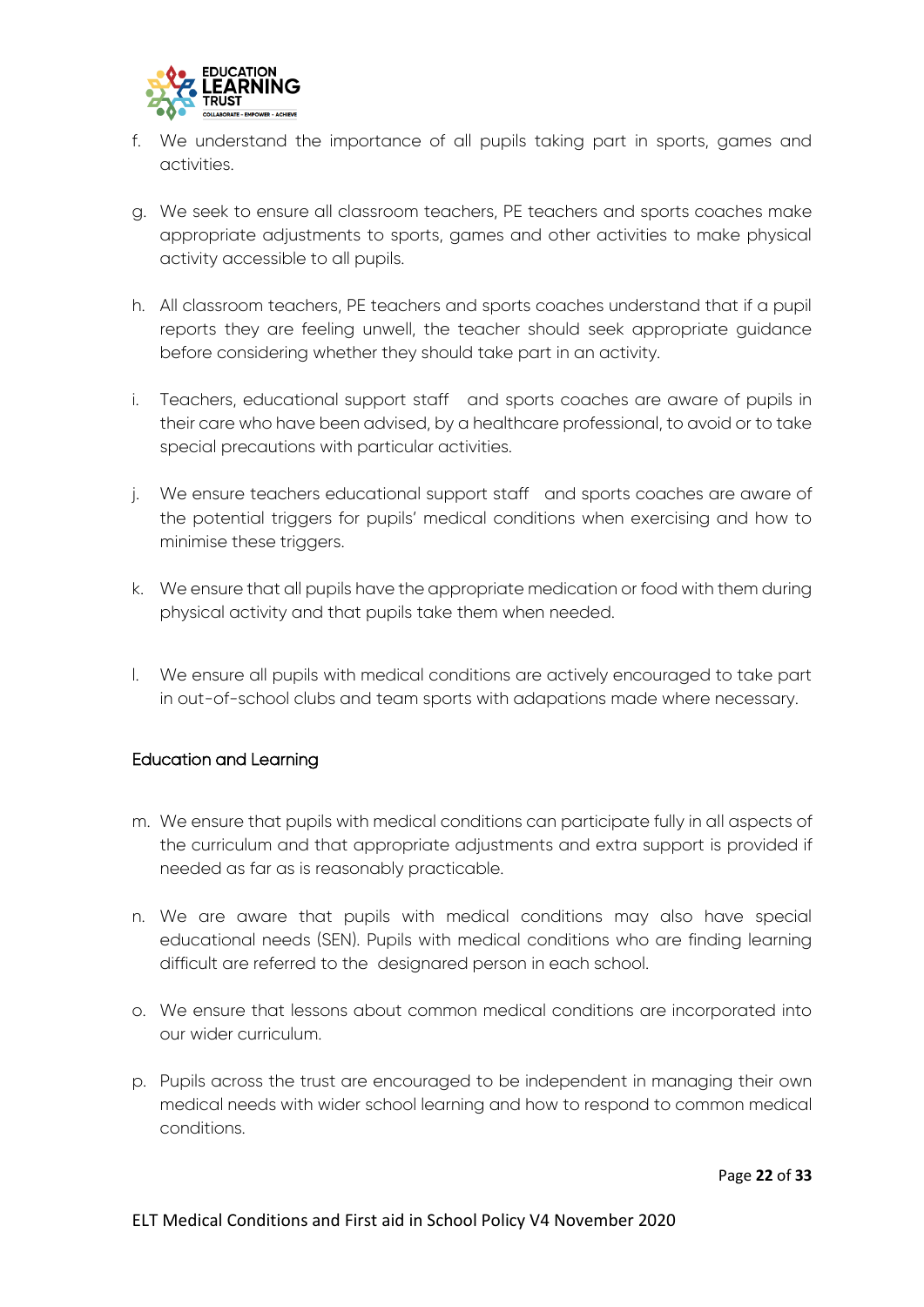

#### <span id="page-23-0"></span>Risk Assessments

- q. Risk assessments are carried out by school staff prior to any out-of-school visit or off site provision and medical conditions are considered during this process. We consider: how all pupils will be able to access the activities proposed; how routine and emergency medication will be stored and administered, where help can be obtained in an emergency, and any other relevant matters.
- r. The Education Learning Trust understands that there may be additional medication, equipment or other factors to consider when planning residential visits or off site activities.

## <span id="page-23-1"></span>Reasonable Adjustments

When considering the reasonableness or proportionality of making any adjustments this School will have regard to:

- The extent to which the adjustment removes the disadvantage,
- The extent to which it is practicable,
- The financial and other costs of making the adjustments,
- The extent to which the step would disrupt the school's activities,
- The financial and other resources available to the school,
- The availability of external financial and other assistance,
- The nature of the school's activities and the size of the undertaking,
- The level of disruption to other pupils and their needs or facilities.

In addition, if an adjustment is reasonable to apply then the school will not pass on the cost of making such an adjustment to the pupil or parents/carers.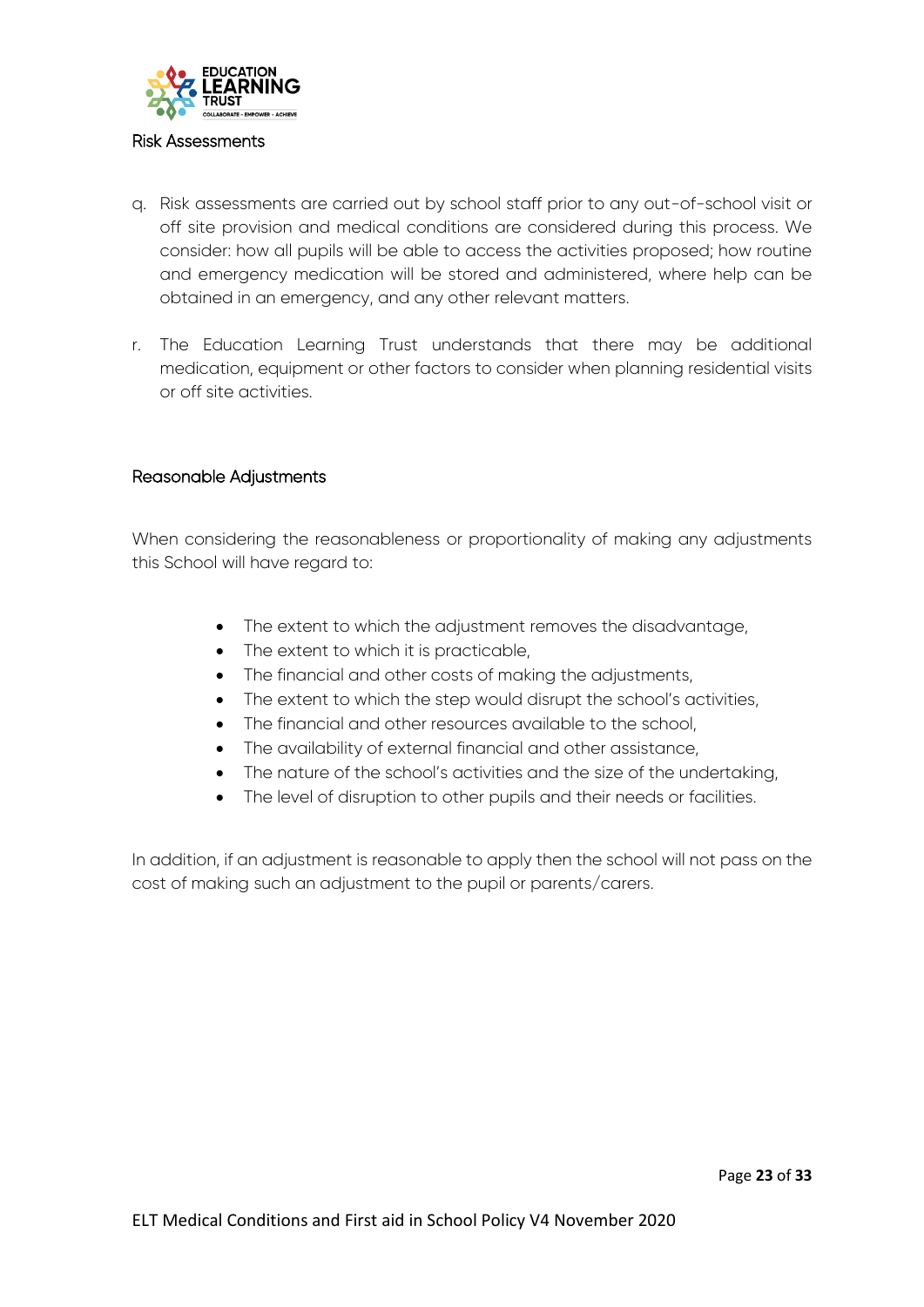

#### <span id="page-24-0"></span>Reducing Medical emergency Triggers

The Education Learning Trust is aware of the triggers that can make medical conditions worse or can bring on an emergency. We are actively working towards reducing these health and safety risks.

- a. We are committed to working towards reducing the likelihood of medical emergencies by identifying and reducing triggers both at school and on out-ofschool visits.
- b. Members of school staff are updated on medical conditions and consult with specific parents/carers where applicable. This update includes information on how to avoid and reduce exposure to triggers for common medical conditions.

# <span id="page-24-1"></span>Roles and Responsibilities in the School Community

Each member of the school and health community knows their roles and responsibilities in maintaining an effective medical conditions policy.

- a. We work in partnership with all stakeholders including the school's governing body, school staff, and community healthcare professionals and any relevant emergency practitioners to ensure the policy is planned, implemented and maintained successfully.
- b. The following roles and responsibilities are used for the medical conditions policy at this school. These roles are understood and communicated regularly.

#### <span id="page-24-2"></span>Governor Responsibility

#### Nominated Governor

The nominated governor has responsibility to:

- ensure the health and safety of their staff and anyone else on the premises or taking part in school activities (this includes all pupils). This responsibility extends to those staff and others leading activities taking place off-site, such as visits, outings or field trips.
- ensure the schools health and safety policies and risk assessments are inclusive of the needs of pupils with medical conditions and reviewed annually.
- make sure the medical conditions policy is effectively implemented, monitored and evaluated and regularly updated.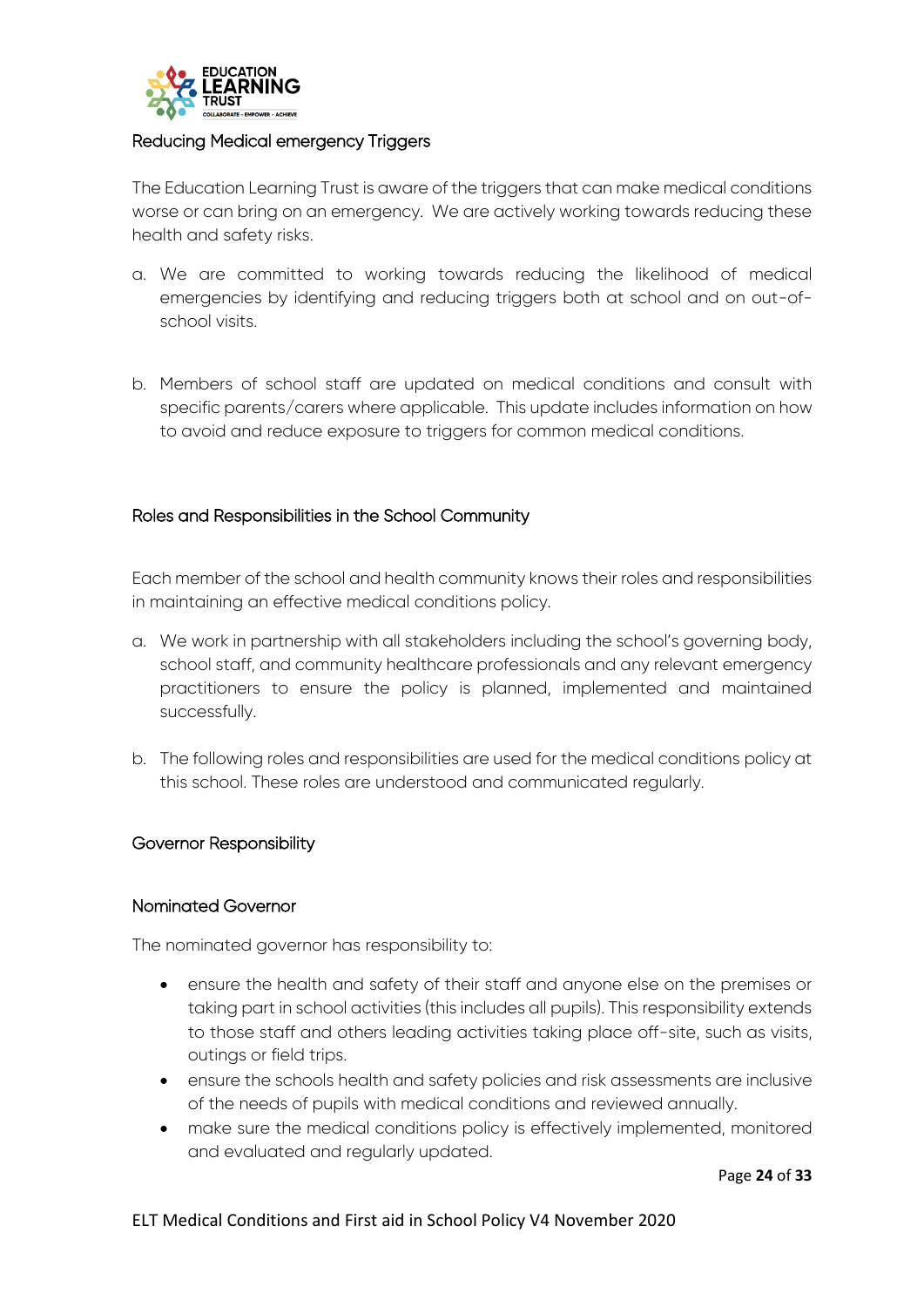

 ensure that the school has robust systems for dealing with medical emergencies and critical incidents (see Stockport's Critical Incidents Guidelines), at any time when pupils are on site or on out of school activities

#### <span id="page-25-0"></span>Headteaher Responsibility

The Headteacher has a responsibility to:

- ensure the school is inclusive and welcoming and that the medical conditions policy is in line with local and national guidance and policy frameworks.
- ensure the policy is put into action, with good communication of the policy to all staff, parents/carers and governors.
- ensure every aspect of the policy is maintained.
- ensure that if the oversight of the policy is delegated to another senior member of staff that the reporting process forms part of SLT meetings
- monitor and review the policy at regular intervals, with input from governors, parents/carers, staff and external stakeholders.
- ensure that an evaluation of the policy takes place with governors about implementation of the medical conditions policy.
- ensure through consultation with the governors that the policy is adopted and put into action.

# <span id="page-25-1"></span>All School Staff and Support Staff Responsibility

Staff have a responsibility to:

- be aware of the potential triggers, signs and symptoms of common medical conditions and know what to do in an emergency.
- call an ambulance in an emergency and liaise with emergency services.
- understand the school's medical conditions policy.
- know which pupils in their care have a complex health need and be familiar with the content of the pupil's Individual Health Plan.
- know the school's registered first aiders and where assistance can be sought in the event of a medical emergency.
- know the members of the schools Senior Incident Management Team if there is a need to seek assistance in the event of an emergency.
- maintain effective communication with parents/carers including informing them if their child has been unwell at school.
- ensure pupils who need medication have it when they go on a school visit or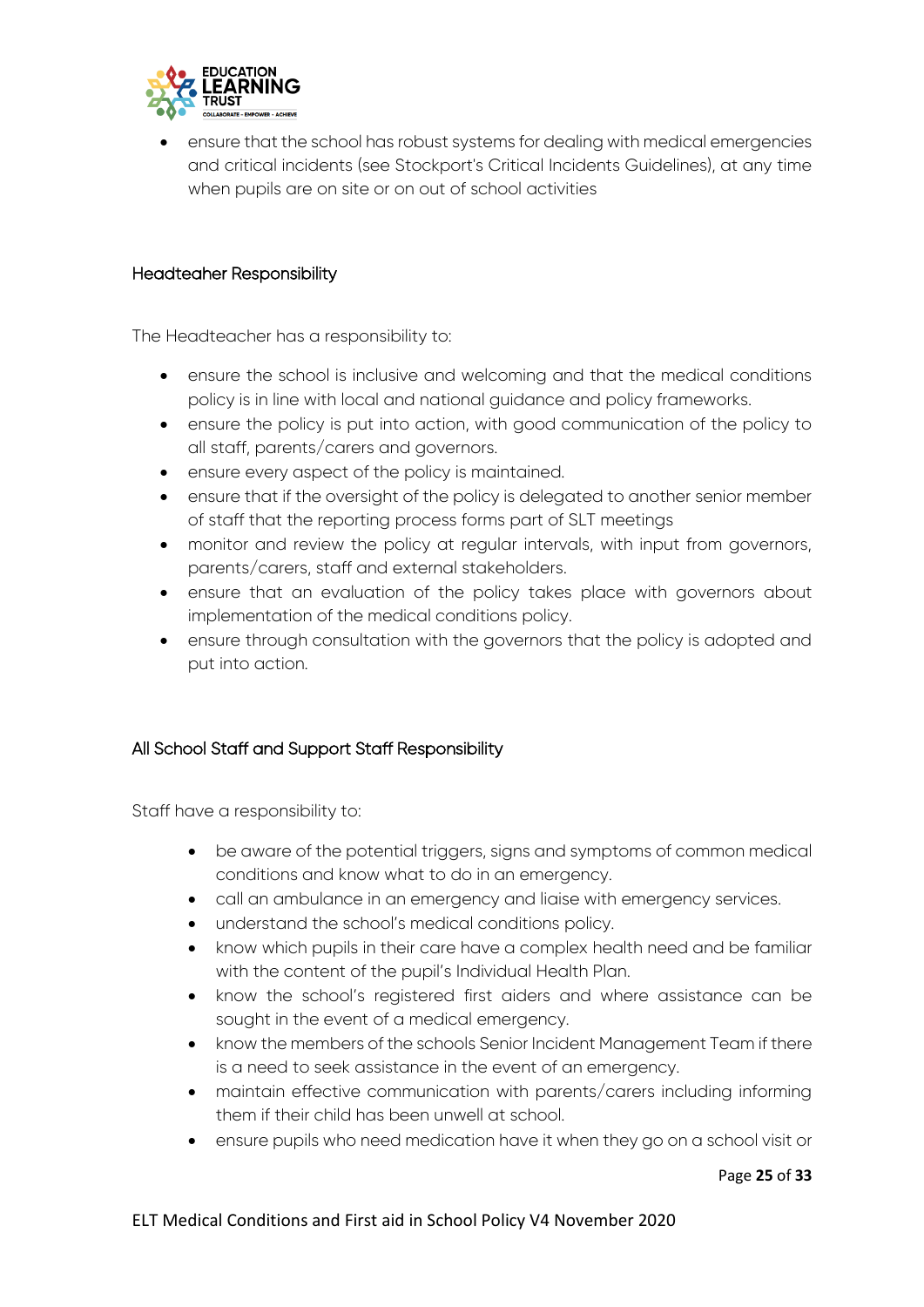

out of the classroom.

- be aware of the social integration of pupils with medical conditions and promote positive interactions.
- understand the common medical conditions and the impact these can have on pupils.
- ensure that all pupils with medical conditions are not excluded unnecessarily from activities they wish to take part in.
- ensure that pupils have the appropriate medication or food during any exercise and are allowed to take it when needed.
- follow universal hygiene procedures if handling body fluids.
- ensure that pupils who presents as unwell should be questioned about the nature of their illness, if anything in their medical history has contributed to their current feeling of being unwell, if they have felt unwell at any other point in the day, if they have an Individual Health Plan and if they have any medication. The member of staff must remember that while they can involve the pupil in discussions regarding their condition, they are in loco parentis and as such must be assured or seek further advice from a registered first aider if they are in doubt as to the child's health, rather than take the child's word that they feel better.
- ensure that parents/carers are contacted by telephone, as well as by accident form if their child has sustained any head injury or bump to the head. A text message can be sent when school have been unable to contact parent by phone.
- ensure that parents/carers are contacted by telephone (or text see above), prior to their child being collected from school, when there is a **clearly** visible mark.

# <span id="page-26-0"></span>Teaching Staff Responsibiity

They have an additional responsibility to also:

- be aware that medical conditions can affect a pupil's learning and provide extra help when pupils need it, in liaison with the Learning Manager/Pastoral Manager
- liaise with parents/carers and welfare officers if a child is falling behind with their work because of their condition.
- use opportunities such as PSHE and other areas of the curriculum to raise pupil awareness about medical conditions.

# <span id="page-26-1"></span>School Nurse or Healthcare Professional Responsibility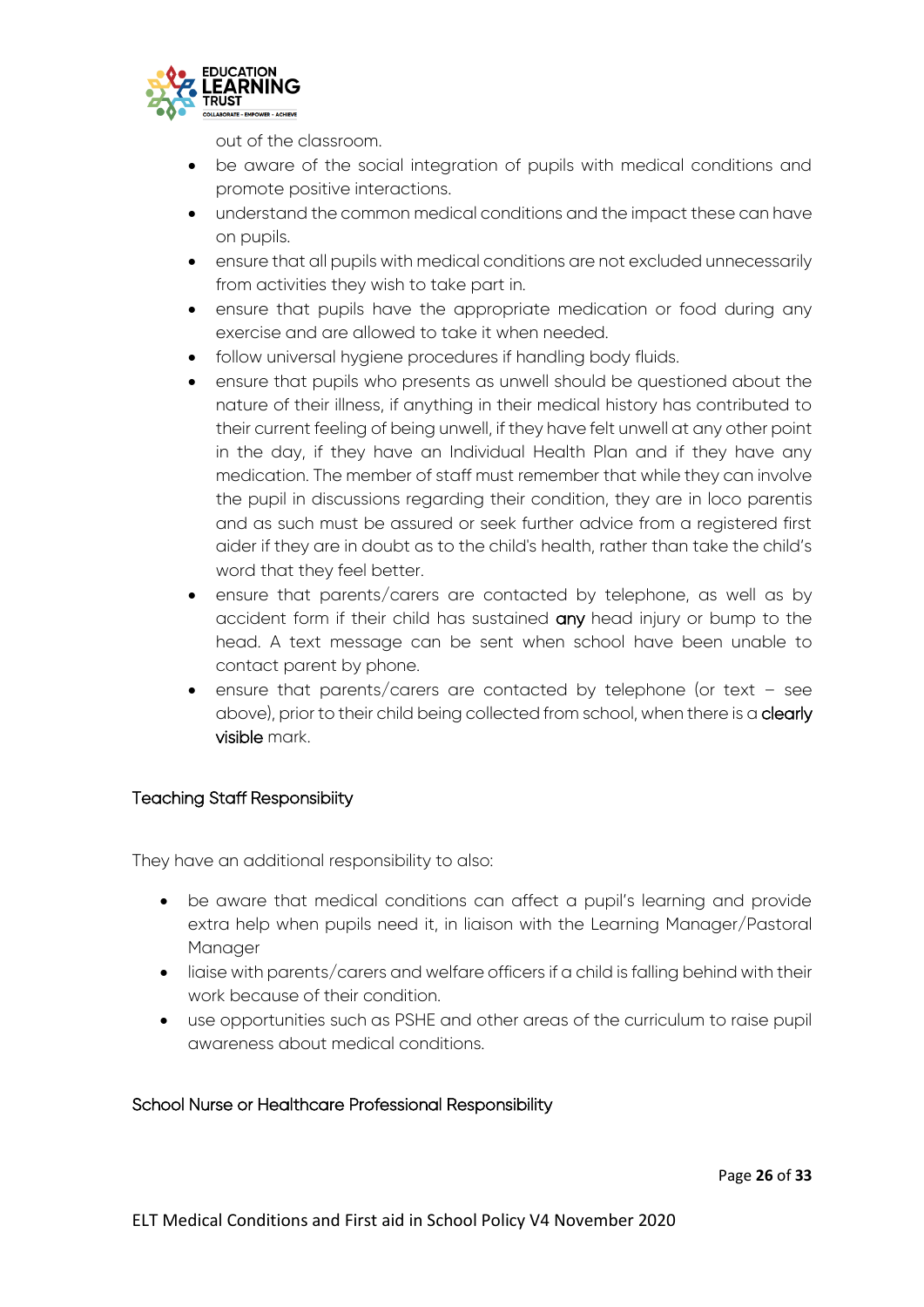

They have a responsibility to:

- help provide regular updates for school staff in managing the most common medical conditions at school at the schools request.
- provide information about where the school can access other specialist training.
- update the Individual Health Plans in liaison with appropriate school staff and parents/carers.
- Deliver training as requested by the school where appropraite

#### <span id="page-27-0"></span>First Aiders Responsibity

They have an additional responsibility to:

- give immediate, appropriate help to casualties with injuries or illnesses.
- when necessary ensure that an ambulance is called.
- <span id="page-27-1"></span>ensure they are trained in their role as first aider.

#### Learning Manager/Pastoral Manager Responsibility

They have the additional responsibility to:

- ensure the necessary arrangements are made to keep children with medical conditions safe in school.
- ensure that children with medical conditions are able to appropriately access learning, with any barriers to learning minimised as far as possible.
- ensure teachers make the necessary arrangements if a pupil needs special consideration or access arrangements in tests, exams or coursework.

#### <span id="page-27-2"></span>Pupils Responsibility

Pupils a responsibility to:

- treat other pupils with and without a medical condition equally.
- tell their parents/carers, teacher or nearest staff member when they are not feeling well.
- let a member of staff know if another pupil is feeling unwell.
- treat all medication with respect.
- know how to gain access to their medication in an emergency.
- ensure a member of staff is called in an emergency situation.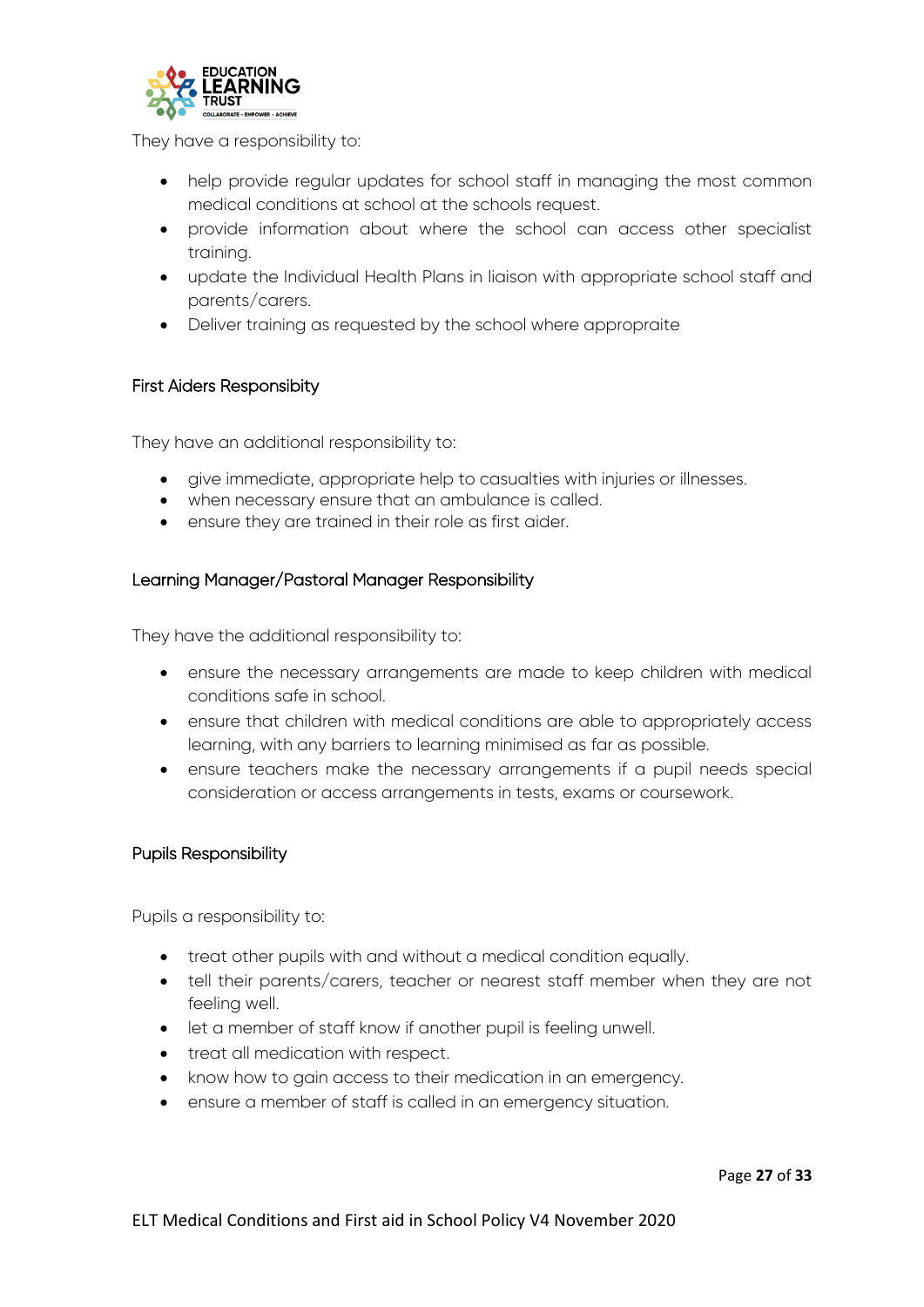

#### <span id="page-28-0"></span>Parents / Carers Responsibility

They have a responsibility to:

- tell the school if their child has a medical condition or complex health need
- ensure the school has a complete and up-to-date Individual Health Plan if their child has a complex health need
- inform the school about the medication their child requires during school hours
- inform the school/provider of any medication their child requires while taking part in visits, outings or field trips and other out-of-school activities
- tell the school about any changes to their child's medication, what they take, when, and how much
- inform the school of any changes to their child's condition
- ensure their child's medication and medical devices are labelled with their child's full name
- ensure that the school has full emergency contact details for them
- provide the school with appropriate spare medication labelled with their child's name
- ensure that their child's medication is within expiry dates
- keep their child at home if they are not well enough to attend school
- ensure their child has regular reviews about their condition with their doctor or specialist healthcare professional
- if the child has complex health needs, ensure information from medical professionals is communicated to the school
- have completed/signed all relevant documentation including form 3a and the Individual Health Plan if appropriate
- support the school in adhering to the plan
- **e** ensure communication
- understand staff are not medical practitioners and not make unreasonable requests
- attend at the school when requested

#### <span id="page-28-1"></span>Legislation and Guidance

Trusts are responsible for the health and safety of pupils in their care.

Areas of legislation that directly affect a medical conditions policy are described in more detail in Managing Medicines in Schools and Early Years Settings (2005). The main pieces of legislation are the Equality Act (2010) and the Children & Families Act (2014). These acts make it unlawful for service providers, including schools, to discriminate against disabled people. Other relevant legislation includes the Education Act 1996, the Care Standards Act 2000, the Health and Safety at Work Act etc. 1974, the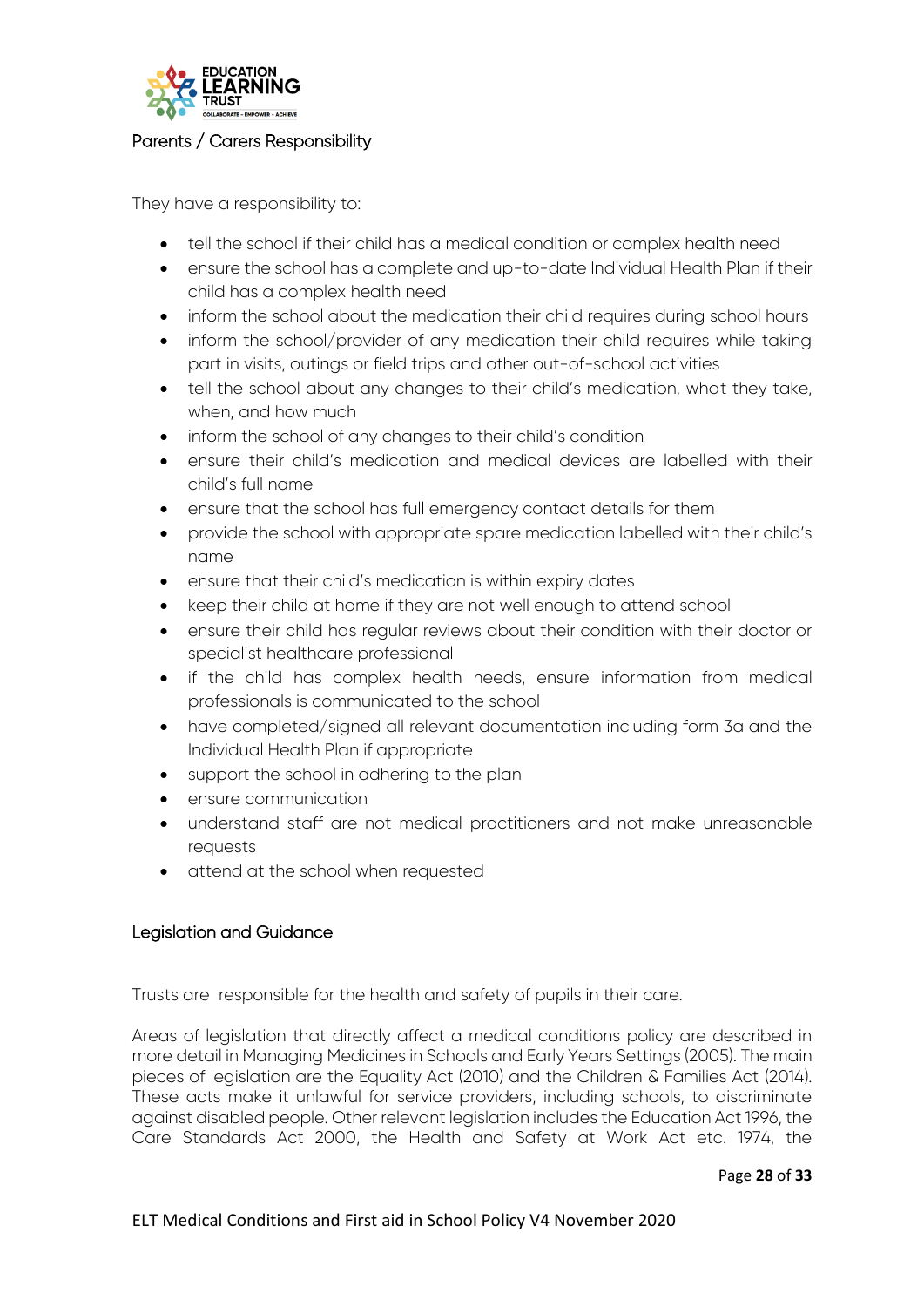

Management of Health and Safety at Work Regulations 1999 and the Medicines Act 1968.

This section outlines the main points from the relevant legislation and guidance that schools should consider when writing a medical conditions and first aid policy.

The following policies need to be considered:-

- Department for Education and Department of Health Special Educational Needs and Disability Code of Practice 0-25 years.
- Health and Safety Policy
- Critical Incidents Policy and Plan
- Visits and Journeys policy
- Records Management Policy
- Reporting of Injuries, Diseases & Dangerous Occurrences Regulations.  $(RIDDOR)$

This form can be downloaded at:

[http://intranet/smbcintr/new/content/directorates/bs/hr/shrfirst/documents/RIDD](http://intranet/smbcintr/new/content/directorates/bs/hr/shrfirst/documents/RIDDOR.pdf) [OR.pdf](http://intranet/smbcintr/new/content/directorates/bs/hr/shrfirst/documents/RIDDOR.pdf)

#### Managing Medicines in Schools and Early Years Settings (2015)

This provides guidance from the DFE on managing medicines in schools and early year's settings. The document includes the following chapters:

- developing medicines policies
- roles and responsibilities
- dealing with medicines safely
- drawing up an Individual Health Plan
- relevant forms.

Medical Conditions at School: A Policy Resource Pack is designed to work alongside Managing Medicines in Schools and Early Years Settings.

# Equality Act (2010) (EA) and The Children and Families Act 2014 (CFA).

- Many pupils with medical conditions are protected by the EA and CFA, even if they don't think of themselves as 'disabled'.
- Page **29** of **33** The Equality and Human Rights Commission (EHRC) (previously the Disability

# ELT Medical Conditions and First aid in School Policy V4 November 2020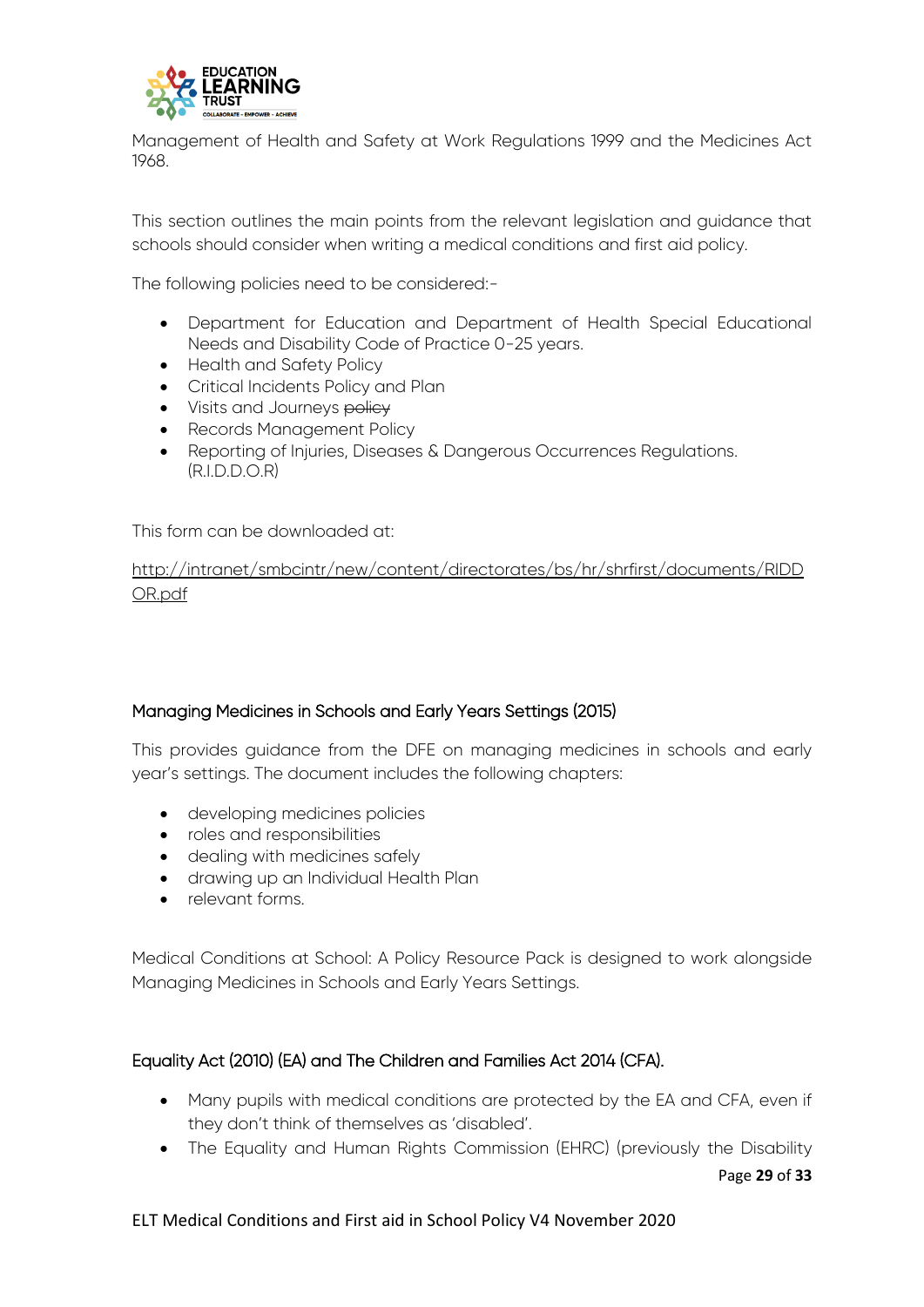

Rights Commission) publishes a code of practice for schools, which sets out the duties under the EA and gives practical guidance on reasonable adjustments and accessibility. The EHRC offers information about who is protected by the EA, schools' responsibilities and other specific issues.

## Schools' Responsibilities Include:

- Not to treat any pupil less favourably in any school activities without material and sustainable justification.
- To make reasonable adjustments that cover all activities this must take into consideration factors such as financial constraints, health and safety requirements and the interests of other pupils. Examples of reasonable adjustments can be found in the Department for Education & Department of Health Special Educational Needs and Disability Code of Practice 2015 and is dealt with here on page 19. \*
- To eliminate discrimination and promote equality of opportunity in accordance with the provisions of Section 149 of the Equality Act 2010, which came in to force on 5 April 2011 relating to the public sector equality duty.
- To promote disability equality in line with the guidance provided by the DFE and EHRC through the Disability Equality Scheme.

\*DfES publications are available through the DFE.

# The Education Act 1996

Section 312 of the Education Act covers children with special educational needs, the provisions that need to be made and the requirements local health services need to make to help a local authority carry out its duties.

#### The Care Standards Act 2000

This act covers residential special schools and responsibilities for schools in handling medicines.

# Health and Safety at Work Act etc. 1974

This act places duties on employers for the health safety and welfare of their employees and anyone not in their employment who may be affected by the activity. This covers the head teacher and teachers, non-teaching staff, pupils, visitors and contractors.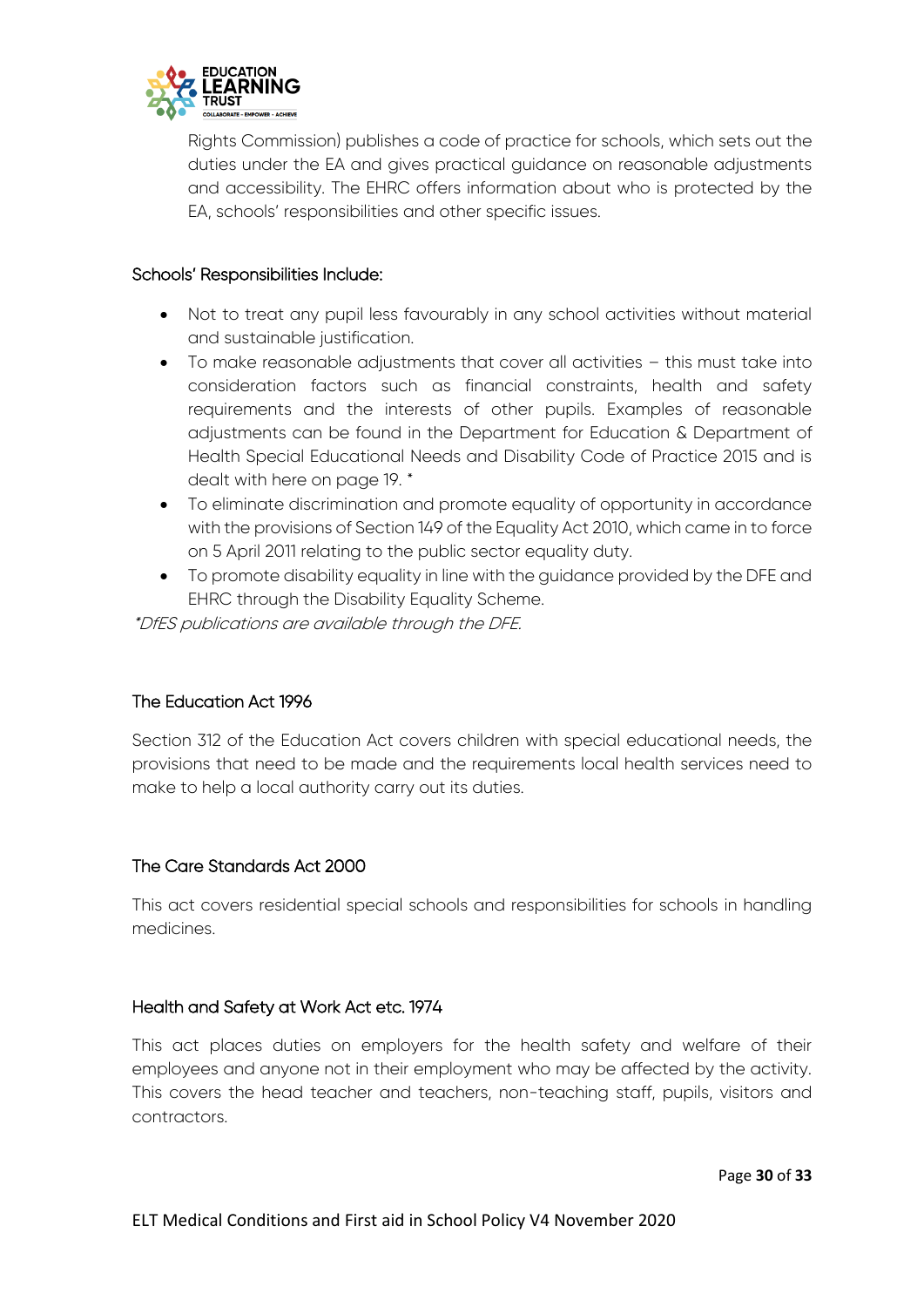

# Management of Health and Safety at Work Regulations 1999

These regulations require employers to carry out risk assessments, manage the risks identified and to communicate these risks and measures taken to employees.

## Medicines Act 1968

This act specifies the way that medicines are prescribed, supplied and administered.

#### Additional Guidance

Other guidance resources that link to a medical conditions policy include:

- Department for Education & Department of Health Special Educational Needs and Disability Code of Practice 2015.
- **•** Equality Act 2010: Advice for Schools.
- Reasonable Adjustments for disabled pupils (2012).
- Supporting pupils at school with medical conditions (2014).
- The Mental Capacity Act Code of Practice: Protecting the vulnerable (2005).
- Every Child Matters: Change for Children (2004). The 2006 Education Act ensures that all schools adhere to the five aims of the Every Child Matters agenda.
- National Service Framework for Children and Young People and Maternity Services (2004) – provides standards for healthcare professionals working with children and young people including school health teams.
- Health and Safety of Pupils on Educational Visits: A Good Practice Guide (2001) – provides guidance to schools when planning educational and residential visits.
- Misuse of Drugs Act 1971 legislation on the storage and administration of controlled medication and drugs.
- Home to School Travel for Pupils Requiring Special Arrangements (2004) provides guidance on the safety for pupils when travelling on local authority provided transport.
- Including Me: Managing Complex Medical Needs in School and Early Years Settings (2005).
- Medical Conditions at School Website http://medicalconditionsatschool.org.uk/
- Managing Medicines and Providing Medical Support in Schools and Early Years Settings UNISON - http://www.unison.org.uk/file/A14176.pdf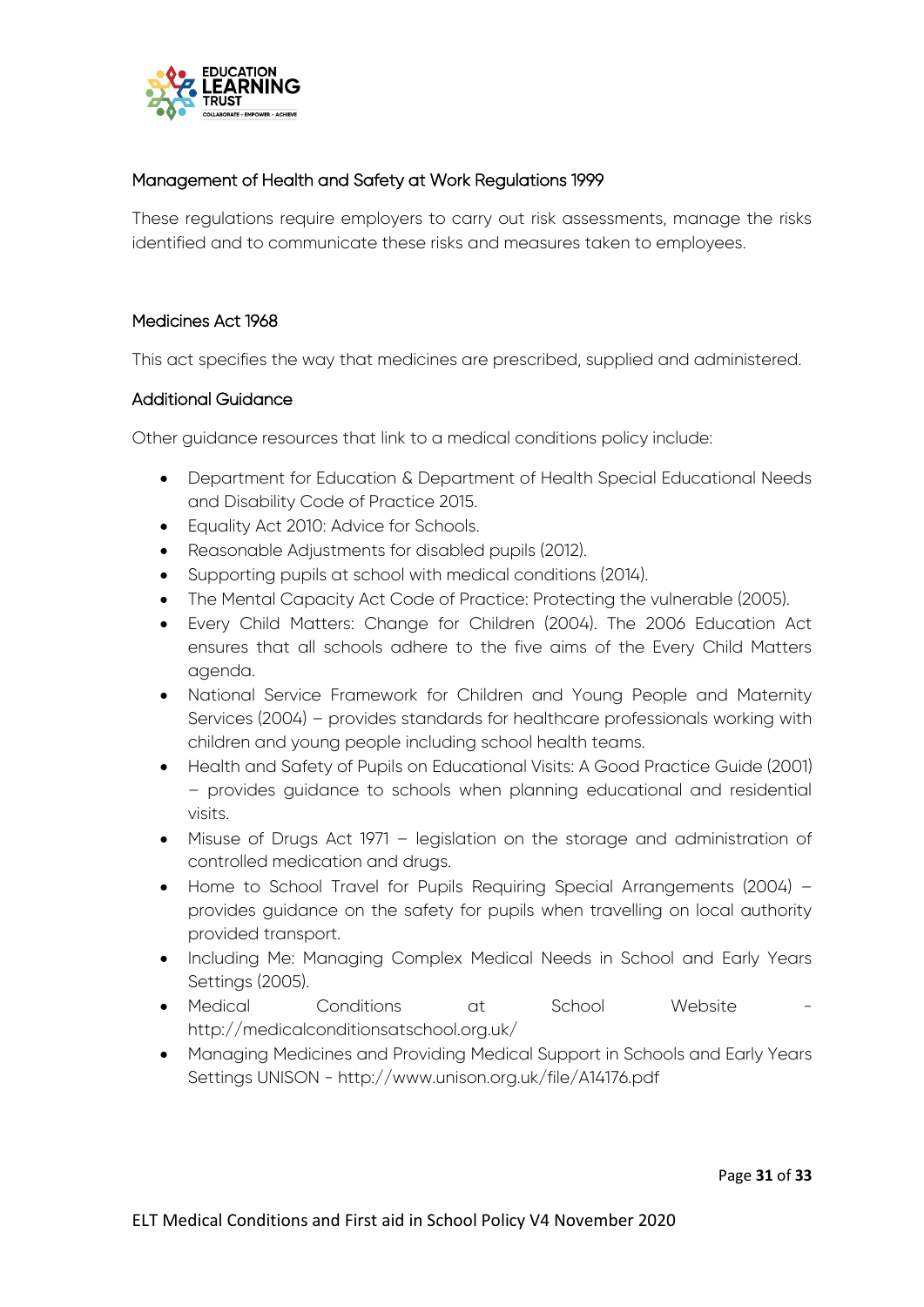

# <span id="page-32-0"></span>Further Advice and Resources

The Anaphylaxis Campaign PO Box 275 Farnborough Hampshire GU14 6SX Phone 01252 546100 Fax 01252 377140 info@anaphylaxis.org.uk [www.anaphylaxis.org.uk](http://www.anaphylaxis.org.uk/) 

Asthma UK Summit House 70 Wilson Street London EC2A 2DB Phone 020 7786 4900 Fax 020 7256 6075 info@asthma.org.uk [www.asthma.org.uk](http://www.asthma.org.uk/) 

Diabetes UK Macleod House 10 Parkway London NW1 7AA Phone 020 7424 1000 Fax 020 7424 1001 info@diabetes.org.uk [www.diabetes.org.uk](http://www.diabetes.org.uk/) 

Epilepsy Action New Anstey House Gate Way Drive Yeadon Leeds LS19 7XY Phone 0113 210 8800 Fax 0113 391 0300 epilepsy@epilepsy.org.uk [www.epilepsy.org.uk](http://www.epilepsy.org.uk/) 

Long-Term Conditions Alliance 202 Hatton Square 16 Baldwins Gardens London EC1N 7RJ Phone 020 7813 3637 Fax 020 7813 3640 info@ltca.org.uk [www.ltca.org.uk](http://www.ltca.org.uk/)

Page **32** of **33**